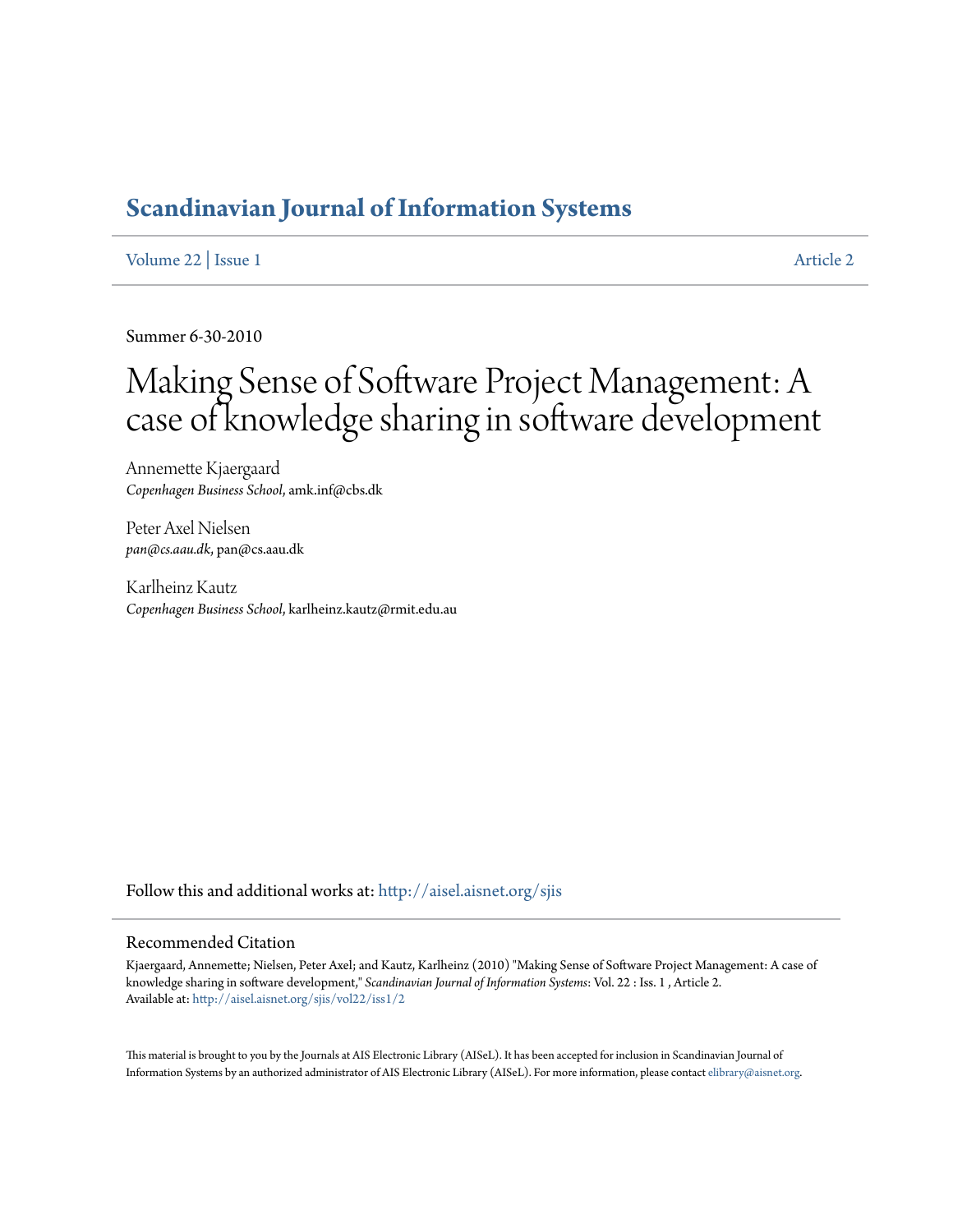# **Making Sense of Software Project Management**

### **A case of knowledge sharing in software development**

Annemette Kjærgaard Copenhagen Business School, Denmark *amk.inf@cbs.dk*

Peter Axel Nielsen Aalborg University, Denmark *pan@cs.aau.dk*

Karlheinz Kautz Copenhagen Business School, Denmark *khk.inf@cbs.dk*

**Abstract:** In this paper we empirically explore knowledge sharing in a group of project managers in the Danish software company SpaceSoft. We apply a framework of sensemaking that focuses on how people participate in creating shared meanings. The framework is used in the analysis of the case where project managers create shared knowledge in a handbook for software project management. The framework provides a rich conception of how meaning is created. It explains the importance of collisions and negotiation of the project managers' expectations and experience. The findings add to existing theories of knowledge sharing in software development. We contribute in particular with an in depth explanation of the complex process where personal knowledge gradually turns into shared knowledge and some of it in codified form becomes part of the software project management handbook.

Keywords: Knowledge sharing, software development, project management, sensemaking.

Accepting editor: Rikard Lindgren

© Scandinavian Journal of Information Systems, 2010, 22(1), 3–26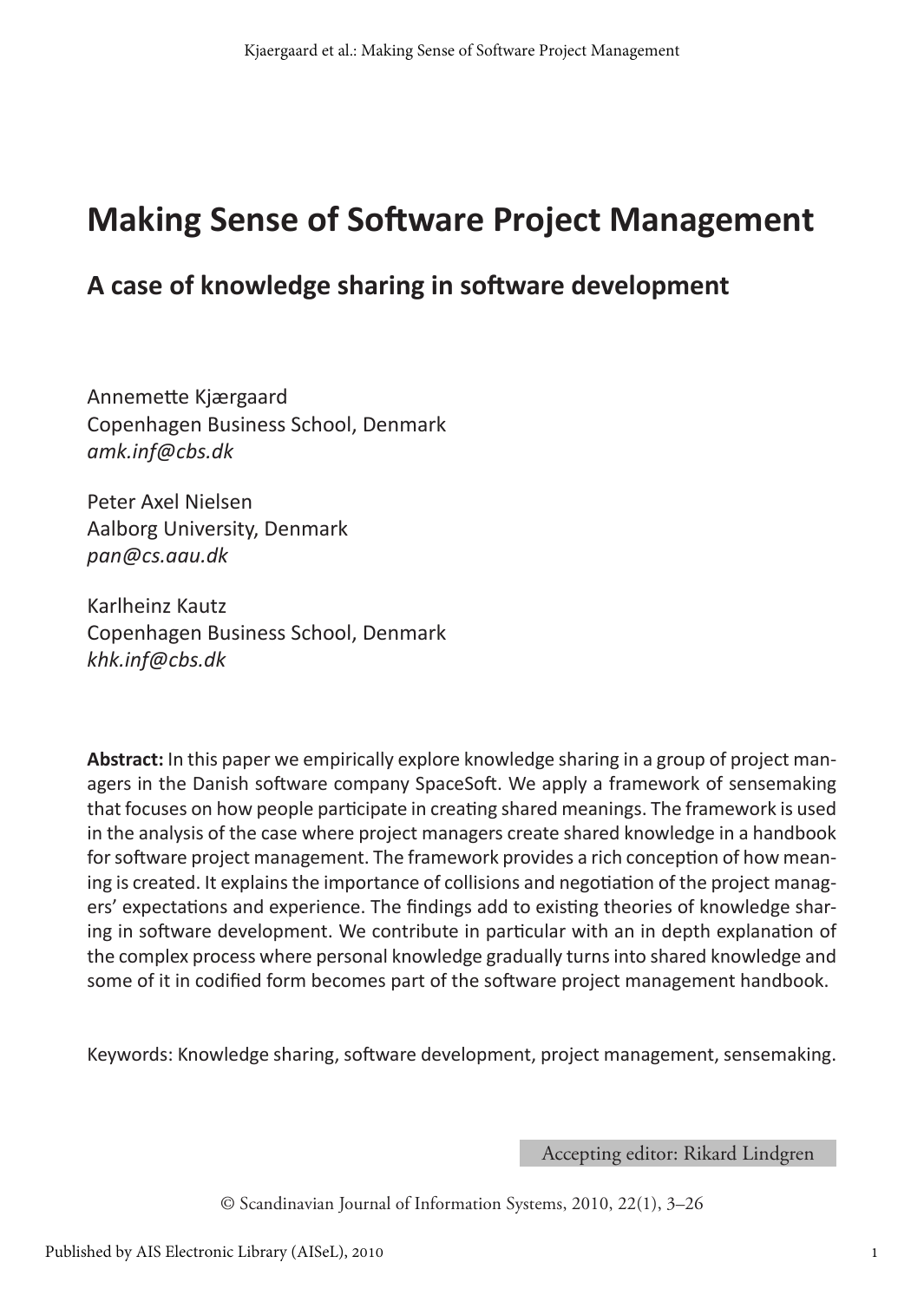## **1 Introduction**

Our area of concern in this article is knowledge sharing in software development, which has been of interest to IS researchers for quite a while. We describe the different strands of research on the topic and identify a lack of empirical research of how knowledge is shared in software companies and in particular how process descriptions are developed and used by software developers and managers. Our objective is to contribute to this omission. Our primary focus is on how people share knowledge in software development and we want to open the black box of knowledge sharing to understand how it occurs, how developers and managers create shared understandings, and which role process descriptions play in this context. Such research is valuable for developers and managers when they plan and engage in knowledge sharing and relate to process descriptions.

For this purpose we empirically explore knowledge sharing among a group of project managers in the Danish software development company SpaceSoft. SpaceSoft is a mature organization, which develops software as a subcontractor for the European Space Agency (ESA). We studied the creation of a project management handbook as part of a large action research project. The purpose of the project management handbook was to improve the capability of Space Soft's software projects to meet customers' requirements, to follow ESA's standards, and to deliver software within budget and time.

For the analysis of the empirical data we use a framework which understands knowledge sharing as an ongoing collective organizational sensemaking process (Kjærgaard and Kautz 2008). This approach focuses on collisions and negotiation of the involved actors' expectations and experience. The framework allows us to investigate of our research questions which are: How do project managers draw on past experience when they share knowledge and collectively contribute to process descriptions in a project management handbook? And how do they collectively make sense of the project management handbook's contents and use?

The paper is structured as follows. Section 2 identifies the existing research on knowledge sharing to improve software development. In section 3 we present the theoretical framework we use for analysing the empirical data. The research design is described in section 4 and the case company is introduced in section 5. Section 6 holds the analysis and our findings. These are then discussed in section 7 and in section 8 we conclude the article.

# **2 Knowledge sharing to improve software development**

The challenges in software development are vast, and considerable research has addressed how these challenges can be met by passing on experience, hard earned knowledge, and well-proven practices to other software developers and managers (Walz et al. 1993). This has, in particular, been studied from a knowledge sharing perspective. The research has so far led to two distinctly different and almost disjointed research paths: the technical and the social.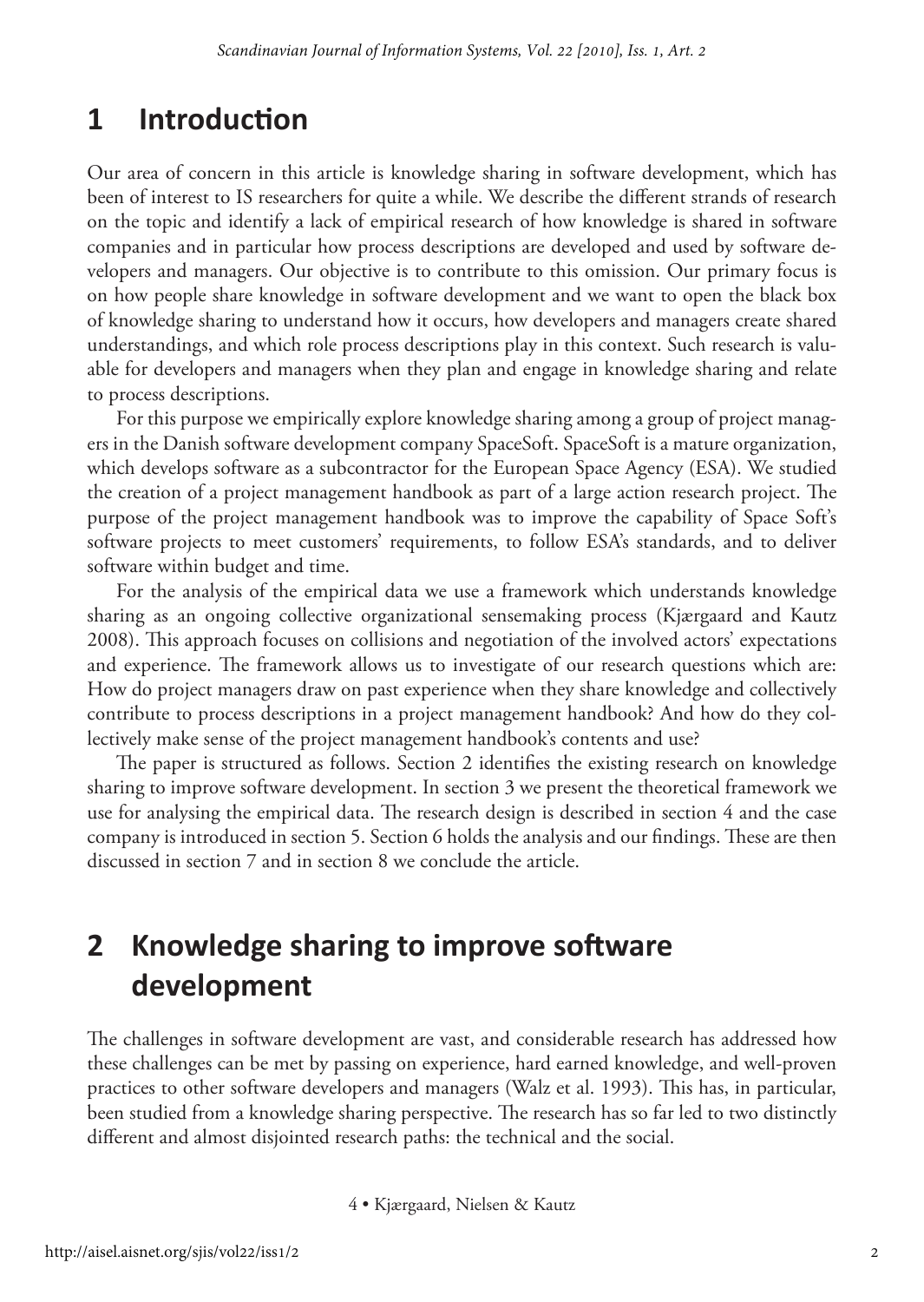Along the technical path we find the experience factory (Basili et al. 1994; Basili and Caldiera 1995) advocating that a designated organization takes experiences from one project and transfer it to other projects. Successful application of the experience factory idea has been reported by, e.g., Basili and Green (1994), Lindvall et al. (2001), and Komi-Sirviö et al. (2002). According to these authors the experience factory requires a separate organization and laborious knowledge elicitation, but they do not mention the costs of establishing and maintaining the necessary organization, structures and processes. In a parallel effort Althoff et al. (2000a, b) have addressed computer-support for the experience factory. In their approach they build experience bases with codified knowledge from which they extract lessons to be learned (see also von Wangenheim et al. 2000). One particular form of experience base is the post mortem report written at the completion of each development project (Pedersen 2005; Kasi et al. 2008). Several research reports, however, suggest that it is not common to perform post mortem analyses of projects. Desouza et al. (2005) suggest that the benefits are not matching the costs. They put forward that highly structured reports have low costs, but are difficult to use later, while there are high costs of reporting incurred in writing a useful story, which is however easier to use later. Schalken et al. (2006) present a case study and argue that traditional post mortem reports must be transformed into quantitative factors to enable statistical analysis of the post mortem data. Kasi et al. (2008) report that the barriers to post mortem reporting are: (1) the organizational context; (2) the focusing of the effort and the data collection; (3) analysis of the collected data; and (4) sharing and exploiting the findings.

There has been much discussion on how knowledge processes in general can be supported by IT (Tsoukas 1998; Hansen et al. 1999; Swan et al. 1999; Alavi and Leidner 2001). A technological view on knowledge sharing provides, however, a much too limited view on individual and organizational knowledge processes (Scarbrough et al. 1999). In the field of software development Liebowitz (2002) reports on a successful application of a computer-based system for knowledge sharing, but not without much overhead in capturing and codifying knowledge. Liebowitz and Megbolube (2003) have studied the complexity of developing and of using different knowledge management systems. Codified knowledge that is placed in repositories of best practices and process descriptions they classify as having medium development complexity and low to medium use complexity. In studies of successful software process improvement where processes have been described and used, these descriptions are often also available on the company intranet (e.g., Pries-Heje et al. 2008).

Along the social path we find applications of knowledge management theories to software process improvement. Based on social theories such as Nonaka's knowledge creation theory (Nonaka 1994; Nonaka and Takeuchi 1995) several studies acknowledge how difficult it is to move knowledge between its tacit and its explicit dimension and between the individual and the group: in software process improvement (Arent and Nørbjerg 2000; Kautz and Thaysen 2001; Mathiassen et al. 2002); in software process maturity (Baskerville and Pries-Heje 1999; Ravichandran and Rai 2003); and in software process implementation (Mathiassen and Pourkomeylian 2003; Meehan and Richardson 2002; Nielsen and Tjørnehøj 2010). Software process improvement is largely occupied with descriptions of software development processes, how they are produced, what their content should be, how they are assessed, and how they are implemented (e.g., Humphrey 1989). Knowledge management theories have so far been applied to explain why it is so difficult to move back and forth between software developers'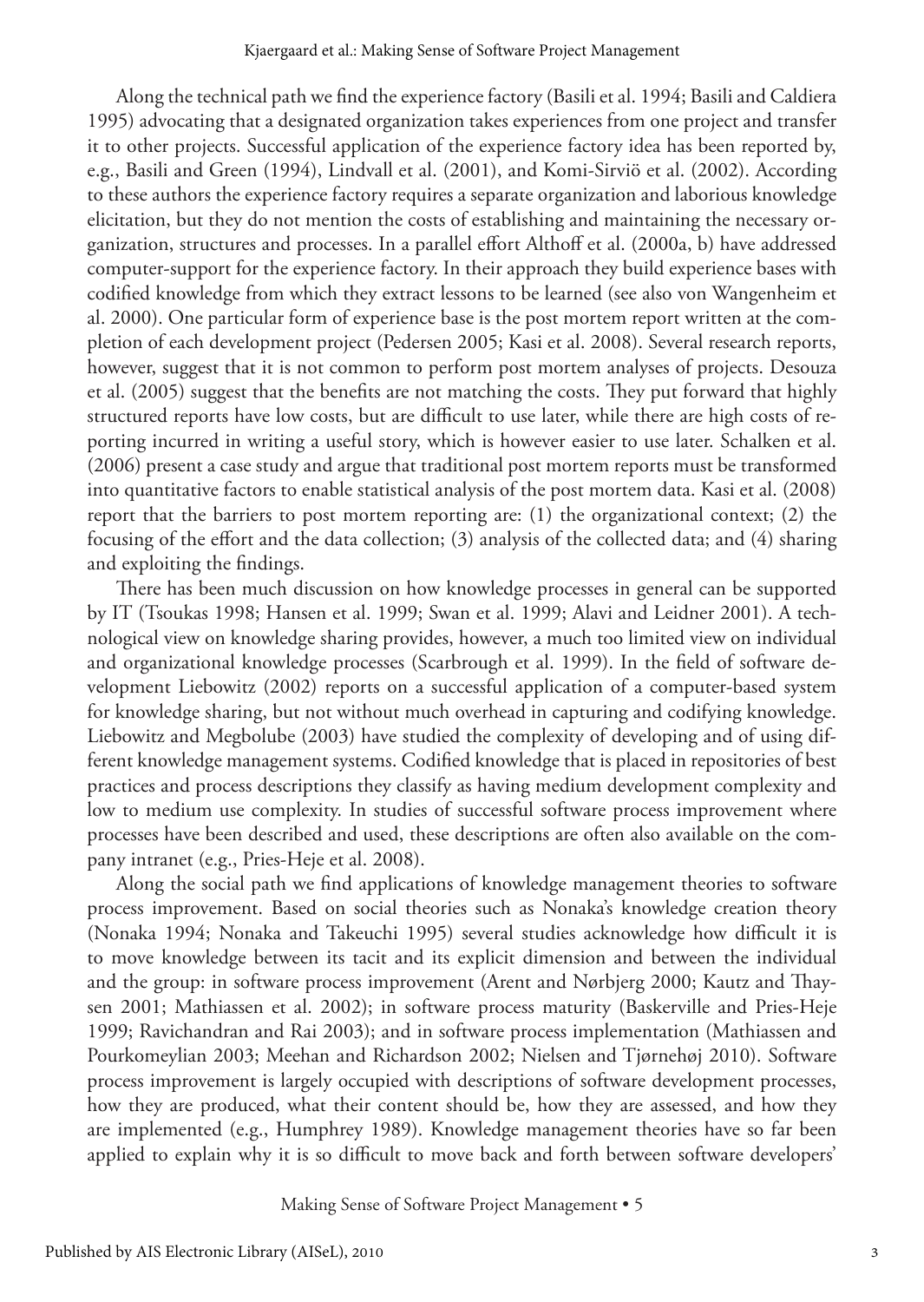experience and competence in terms of personal and tacit knowledge and process descriptions as a form of shared and explicit knowledge of development teams or organizations. Little has so far been achieved to bridge this gap. Some conclude that the idea of process descriptions should be abandoned (Aaen 2003), some, who are mostly advocating for the Capability Maturity Model, argue that the process descriptions are more important than software developers and managers (e.g. Humphrey 1989; Chrissis et al. 2003), and others are seeking a middle ground where process descriptions have a role to play when utilized by software developers and managers to mediate sharing of knowledge (e.g., Mathiassen and Pourkomeylian 2003; Nørbjerg et al. 2006; Hosbond and Nielsen 2008; Kautz and Hansen 2008). Knowledge sharing processes are not widely practised and Desouza (2003) claims that the necessary knowledge about software development cannot be captured and codified and that personalized knowledge is perhaps more effective. In a study of 72 case studies in the European Software Process Improvement database, Fehér and Gábor (2006) have found that 65% of the studied software companies were "sharing and reusing [...] existing knowledge' while as few as 26% were 'developing and creating knowledge about processes."

In summary, research along the technical path misses the important social dimension of understanding knowledge sharing in software development. So far, research along the social path has been limited and with little appreciation of the role that process descriptions plays in knowledge sharing. On this background we investigate how knowledge is shared in software companies and in particular how process descriptions are developed and used from a social perspective.

## **3 Theoretical framework**

As a theoretical framework for our study we use a process model for understanding knowledge sharing as organizational sensemaking. The process model is based on a theoretical model, originally developed and used to explain the establishment of a knowledge management initiative in a technology friendly organizational environment (Kjærgaard and Kautz 2008). The model combines Burgelman's (1983; 2002) framework of corporate venturing with Weick's (1979; 1995) work on sensemaking and meaning construction and provides an understanding of how users' cognitive frames influence, as well as are influenced by, cognitive processes. The model combines the theories of Weick and Burgelman in order to provide a more detailed view on the cognitive processes for strategic action as a consequence of a changed frame of reference in the process negotiating shared meaning. The model is illustrated in figure 1. The following description of the framework is based on (Kjærgaard and Kautz 2008).

The two sub-processes, creating and negotiating, each have a set of cognitive processes as well as a dominant construed reality, which represents the organizational members' dominant cognitive frame of reference. Construed realities are collectively held perceptions of how to behave. A construed reality is an assembly of more or less connected pieces of information and beliefs, which together form a picture that confirms or constructs a reality. Furthermore, a triggering event of collision between expectations and experiences marks the transition from one sub-process to the other. Although there is no specific indicator for time, the change from one stage to the other indicates that the process unfolds over time.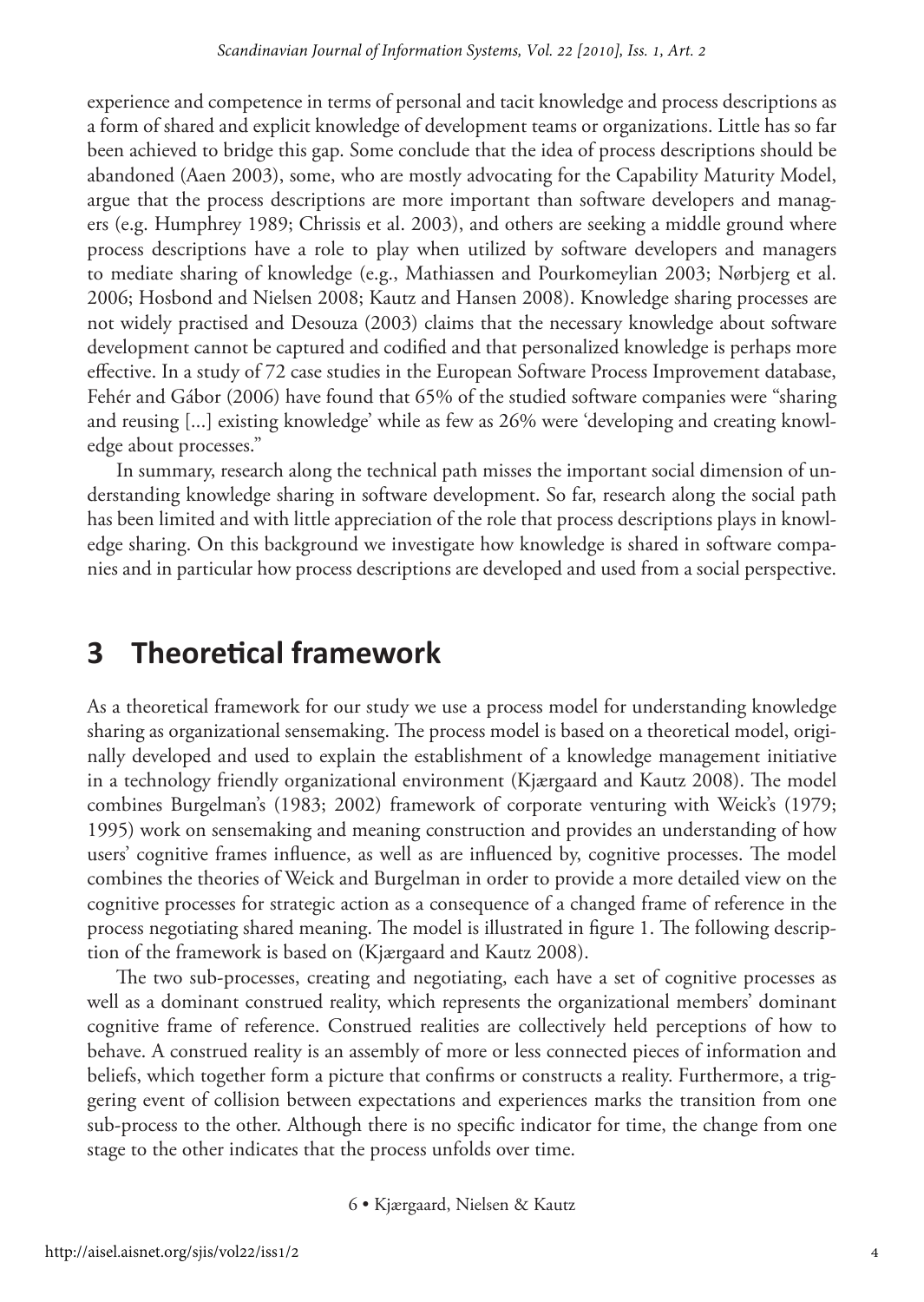

Figure 1: Processes of organizational sensemaking (Kjærgaard and Kautz 2008)

The construed reality constitutes the cognitive frame of reference, which forms part of the meaning construction equation in sensemaking. A frame in sensemaking presents an overall paradigm or shared understanding to which cues are related to create meaning. Frames tend to be past moments of socialization, which relate present moments of experience as cues to create meaning. According to Weick meaning is created if a person can construct a relation between past and present moments: "the content of sensemaking is to be found in the frames and categories that summarize past experience, in the cues and labels that snare specifics of present experience, and in the ways these two settings of experience are connected" (Weick 1995, p. 111).

In the model only the dominated construed reality is shown as the cognitive frame in each of the sub-processes of creating and negotiating. However, more construed realities can co-exist. The model also emphasizes the cognitive processes at the individual level, which form the individual organizational members' sensemaking and meaning construction. These processes are influenced by the collective construed realities of the organization.

#### **3.1 Creating**

The cognitive processes in the first period of creating are based on the understanding that organizational members notice in particular the parts of the ongoing flow of information that they are exposed to. This sensemaking is the effort to create meaningful action based on beliefs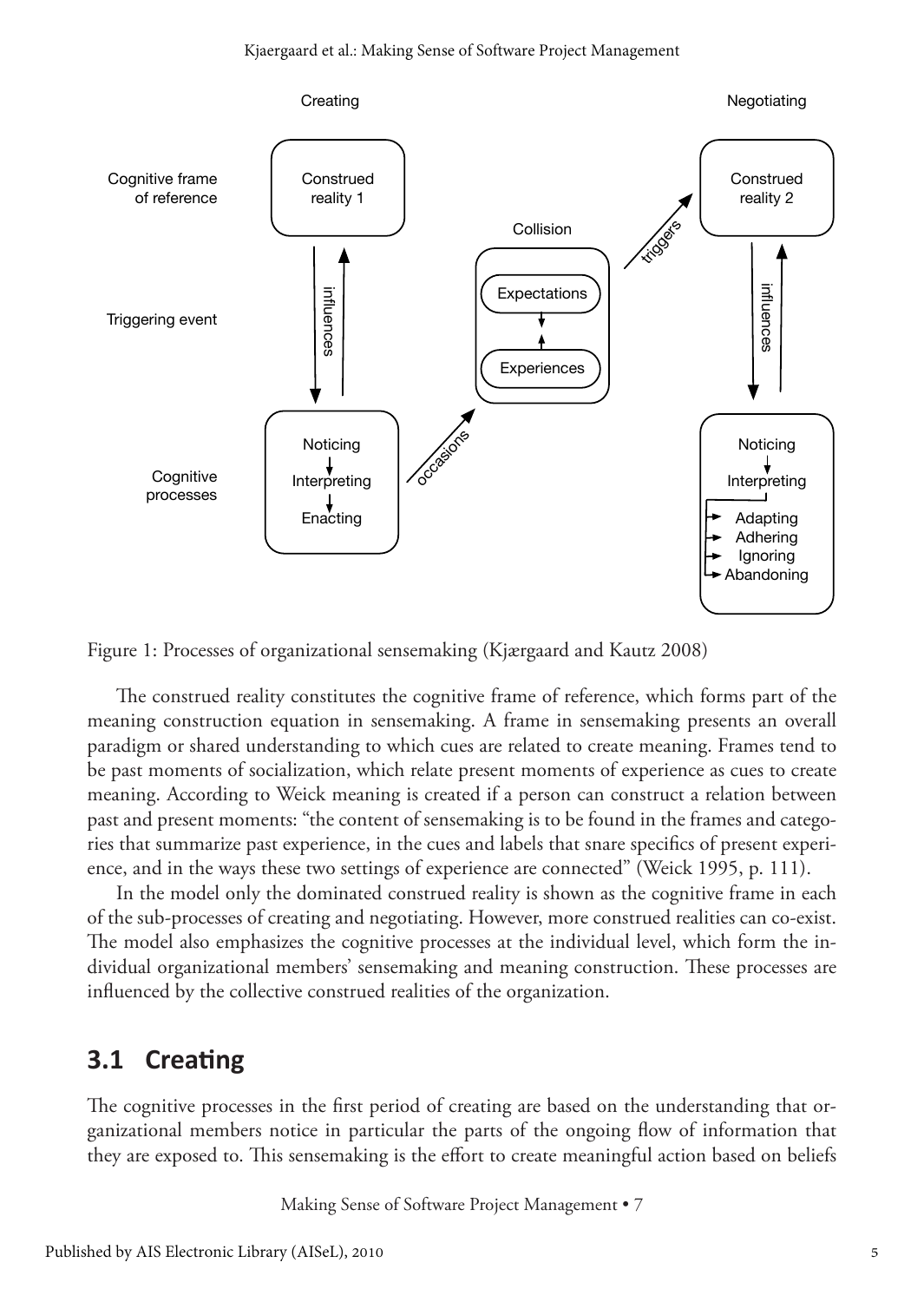and expectations. Beliefs are found in ideologies, cultures, scripts, and traditions. Beliefs and expectations are directional in their operations and filter the input, thereby guiding what is being noticed. They are building blocks for the construction of objects, which are subsequently noticed as real. According to (Weick 1995, p. 152), "[w]hen perceivers act on their expectations, they may enact what they predict will be there. And when they see what they have enacted, using their predictions as a lens, they often confirm their prediction." In this respect, sensemaking is as much about plausibility and coherence as it is about accuracy.

What organizational members bracket out of the ongoing flow in the creating process is based on the dominant construed reality, which guides their noticing. They *interpret* the noticed information drawing from the construed reality, which they finally enact. The following process of *enacting* confirms and strengthens the construed reality. This cyclic process can be seen as a process of thinking in circles or what Weick (1979) would refer to as a self-fulfilling prophecy.

#### **3.2 Collision**

Intermediating the two sub-processes is a collision between expectations and experiences. It is the organizational members' perception of dissonance between expectations and experiences that creates uncertainty and *triggers* them to pursue stability by establishing a new frame into which their experiences fit. This collision between expectations and experiences is an *occasion* for sensemaking, which sets off an intense process of meaning construction in the form of a negotiation where the organizational members reinterpret the dominant construed reality or create anew.

Although sensemaking is a continuous process, it can intensify on several occasions. There are two types of occasions, which can cause a sufficient shock, and thereby initiate an instance of sensemaking in organizations: ambiguity and uncertainty. Both types of occasion create an interruption in an ongoing flow, although the shock is different in the two types. Ambiguity is the situation where "the assumptions necessary for rational decision making are not met" (Weick 1995). The problem here is not that information is insufficient, but that more information may not resolve misunderstandings. Uncertainty, in contrast, governs when there is a lack of knowledge, which might thus be resolved by gaining additional information.

Basically any kind of experience can serve as an occasion for sensemaking as long as it is unexpected. Some occasions initiate unconscious sensemaking, and some initiate conscious sensemaking. In both cases it is important to understand what happens in the sensemaking process as this has implications for the subsequent meaning construction, which guides further action and sensemaking of a situation.

#### **3.3 Negotiating**

The cognitive processes of negotiating are more ambiguous than those of creating as they are influenced by a new dominating construed reality, which has not yet necessarily replaced the construed reality of the creating process. In the negotiating process, sensemaking is based on action as well as beliefs. The organizational members themselves create the action, which guides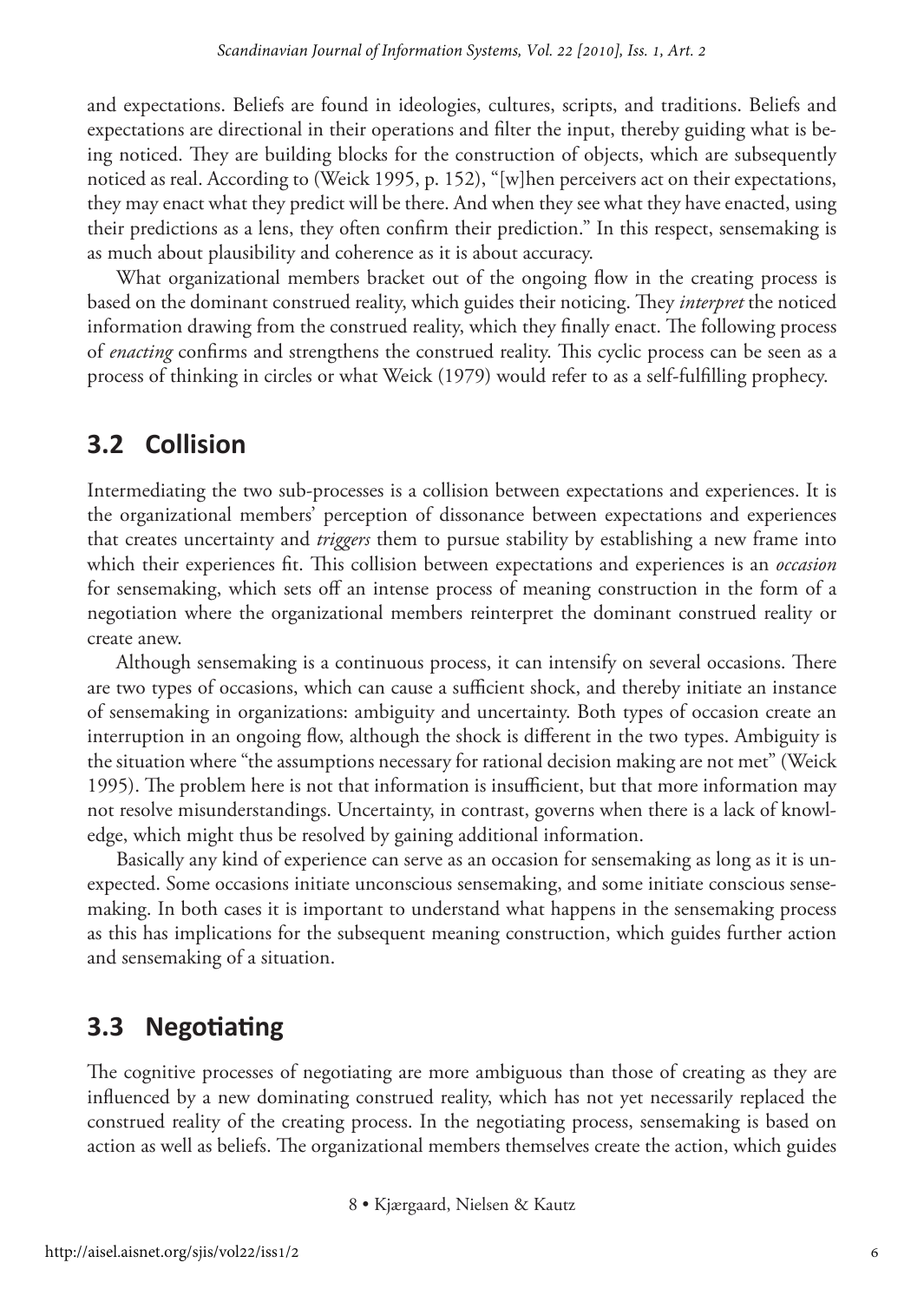the negotiation and which leads to sensemaking as committing. By committing an action, the action is made irrevocable and thus more difficult to change than the beliefs about that action. Commitment thus imposes a form of logic on the interpretation of action. Commitment reduces flexibility, learning and adaptation because it makes withdrawal difficult, and commitment thus slows adaptation to change. On the other hand, commitment makes it easier to get things done, as it focuses the social construction of reality on those actions, which are high in choice, visibility and irrevocability.

Depending on which of the construed realities dominate, the organizational members create meaning out of their experiences and subsequently act upon this meaning. The cognitive processes in the negotiating thus reflect the extent to which the actors *adapt*, *adhere*, *ignore* or *abandon* their beliefs and actions.

One possible reaction is that members *adapt* their beliefs to the new construed reality and consequently adjust their activities to better fit this new situation. Adaptation in this situation is a classic learning situation where members' experience becomes encoded into the new construed reality as coming to terms with the incongruence between expectations and experience. Learning can be seen as having taken place by the updating of their view of reality and as a result the new dominating reality can be formalized.

Alternatively, the organizational members *adhere* to the former construed reality dominating the creating process. A dominant element of the negotiating sub-process is the actions themselves. The organizational members make sense of a situation that they have created themselves and which results in further commitment to their own actions. Adherence might change over time as negotiations continue.

A third response is to *ignore* experiences and simply try again. Where the processes of adapting and adhering both entail continuation of the action generated in the creating or negotiating process, the process of ignoring entails discontinuation of this action. Members make sense of their lack of success in negotiating a new construed reality by, for example, blaming their own inadequacy. They still draw from the first dominating construed reality, but discontinue the accompanying action. Also ignoring might change through a continuing negotiation sub-process.

Finally, the organizational members may accept the new reality and *abandon* the action, which does not fit the new construed reality. By doing so they accept the change and the fact that previously proposed ideas do not fit any longer. Abandoning subsequently also allows for a formalization of the new construed reality.

## **4 Research design**

The research process falls into two related parts firmly linked through a collaborative practice research (CPR) approach as outlined by Mathiassen (2002): the first part follows an action research approach, and the second part is a practice study.

CPR, in which researchers and practitioners closely collaborate, is organized as action research complemented with experiments and practice studies. The action research was conducted in a Danish software company, SpaceSoft, which develops software for the European Space Agency. The action research served a dual purpose (McKay and Marshall 2001): practical prob-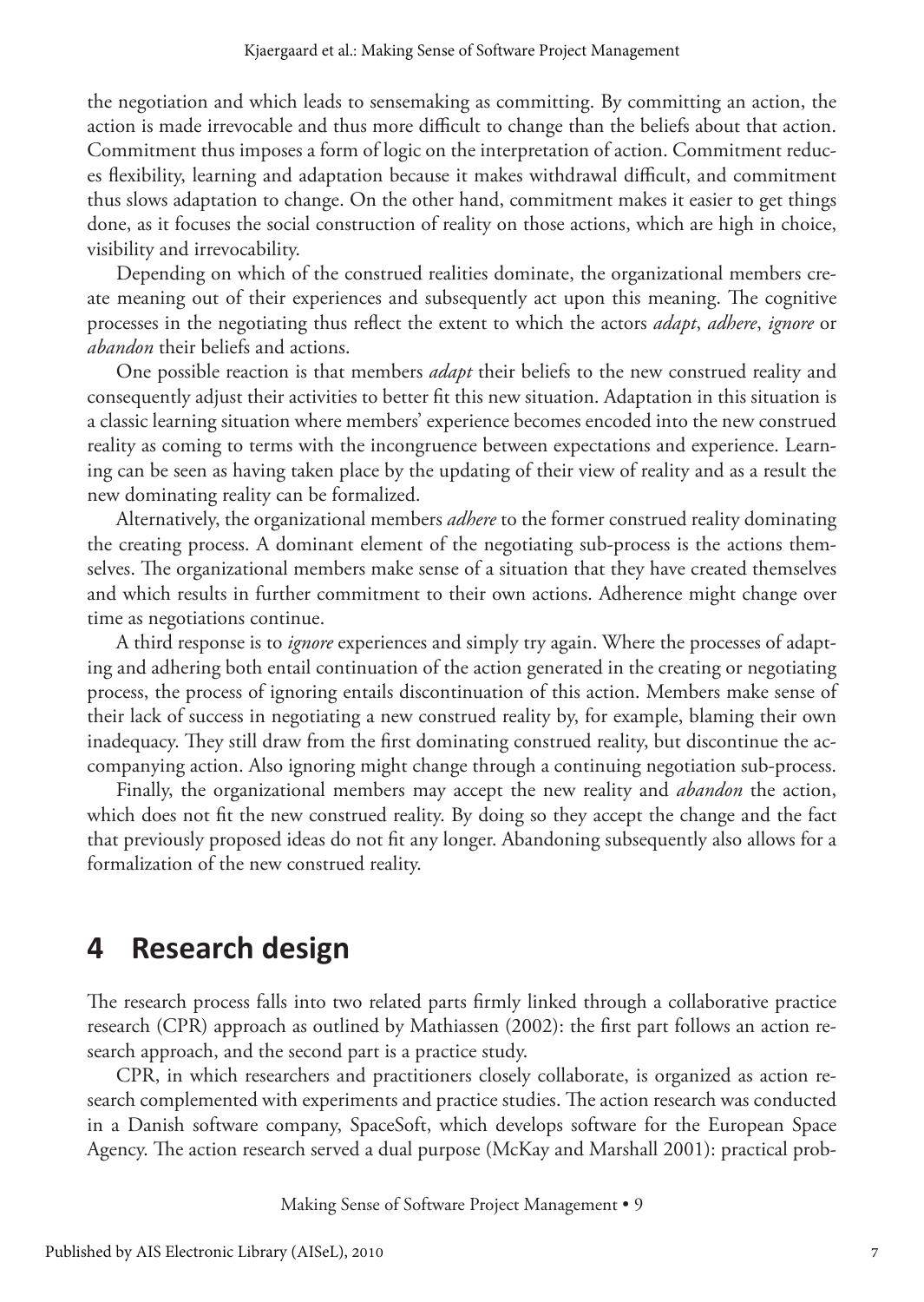lem solving and contribution to research. In SpaceSoft the problem solving purpose was to improve software processes following the lines described in (Mathiassen 2002), i.e., (1) diagnose the problems with the current software processes and practice; (2) design how to improve software processes and change software development; (3) take action to change accordingly; and finally (4) assess how well the improvements have been and then re-start a cyclic improvement process. The research purpose was to investigate the application of knowledge management theory in software process improvement, i.e., to study in which ways the practical problem solving could be supported by applying a knowledge management approach. The CPR approach was particularly appropriate as the researchers worked with SpaceSoft's CEO and its project managers within a project setup that had the same structure as the project approach reported in (Mathiassen 2002).

The practice study was conducted within the realm of CPR and resembled what Braa and Vidgen (1999) call an action case, which is a mixed approach of action research and case study research. More precisely, the practice study was conducted on the backdrop of the action research. It was based on the action research criterion that an improvement effort should be evaluated. The empirical data concerning the creation of the shared handbook for software project management had been collected throughout the action research, but the analysis of the data was performed in retrospect using the sensemaking framework (Kjærgaard and Kautz 2008) introduced in section 3. The framework was not used in action and therefore it is prudent to state that the analysis is more a result of the retrospective analysis of the action research than a direct result of the action research itself. With regard to the discussion of criteria for action research (e.g., Nielsen 2007) and the issue whether a framework should be declared in advance of a study to guide the action as suggested by Checkland (1991), our study has been performed from the perspective that an analytical framework to understand the actions and their outcome does not have to be declared in advance and it does not have to be useful in action. We have instead utilized the framework to understand the actions and the results after the fact because they did not make much sense to us while in the midst of the action.

The study took place, as mentioned above, in SpaceSoft, a Danish software company. The company and a group of four action researchers collaborated over a period of more than two years to improve software processes. The research reported in this article spanned a period of 12 months, but also included a larger contextual study and other improvement projects for a duration of more than two years. The overall project was planned and progress was monitored through monthly 1-day meetings between the action researchers, the CEO and 4-6 project managers.

The researchers initially set up the collaboration. The identification of areas to be improved had been a joint effort, but the company had decided all the improvement efforts. One of the improvement efforts that had been started by the company, with the CEO in particular as an eager participant, was the development of a project management handbook. The intention was to improve SpaceSoft's project management competencies and to support knowledge sharing amongst the project managers.

This particular improvement effort ran for more than 12 months and a first complete version of the handbook was presented and reviewed after eight months. Figure 2 depicts the timeline of the improvement effort. The numbers below the arrow state the elapsed time. Activity 'M' was the 2-day start-up meeting of the effort. Activities labelled 'W' represent individual writing and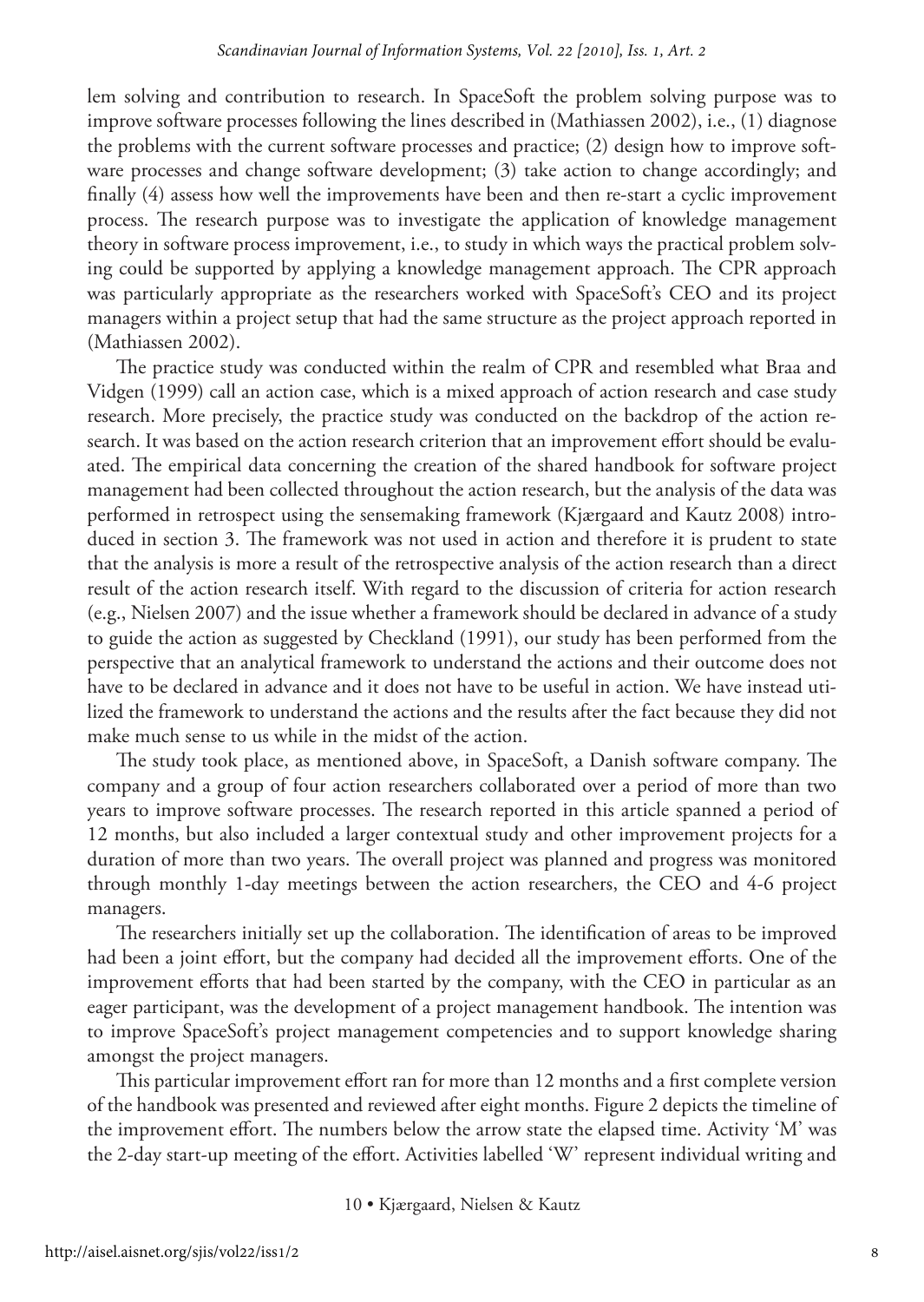Kjaergaard et al.: Making Sense of Software Project Management



Figure 2: The timeline of the collaborative practice research during the development of the project management handbook

re-writing periods. Activities marked as 'R' were full-day review sessions; after month 10 they became half-day sessions. The top line signifies the activities, in which in the CEO was active, the lines below show the same for the seven project managers, the three action researchers, and the owner of the company. The line labelled 'data collection' below the arrow signifies the time periods when data collection was intense (black) and when it was occasional (grey). The last line indicates that the data analysis for the research documented here was performed much later by one of the involved action researchers (AR 1) and two additional researchers (R1 and R2). Their roles are explained below.

The action researchers collected empirical data during the meetings and sessions described in the timeline and through the action researchers' active participation in reviewing the whole handbook and in writing parts of it. It comprised field notes, email correspondence, meeting minutes and process documentation in a versioned sequence of increasingly complete project management handbooks and reviews hereof. The active participation took place during several meetings between the CEO, the involved project managers, and the action researchers as outlined in the timeline. During these meetings the action researchers collected data by participating and observing while taking notes. Moreover, data from the larger action research project enabled a fuller understanding of the context, what was discussed at the meetings as well as of different participants' views on the process and the other participants' viewpoints.

After the completion of the data collection in the action research process we analyzed the case. Our data analysis went through four steps. In the first step we constructed the above time line of the project. In the second step two of the researchers, one of the action researcher, who had participated in the project, and a second researcher, who had been involved in an earlier application of the framework, reviewed the data. We discovered that the overall course of the project matched the process of organizational sensemaking as described in (Kjærgaard and Kautz 2008). However, we also recognized that we needed additional data. Therefore in a third step we extended our data and included the author of the framework (Kjærgaard 2004) in the research team. The additional data came about from the latter two authors' audio-recorded interviews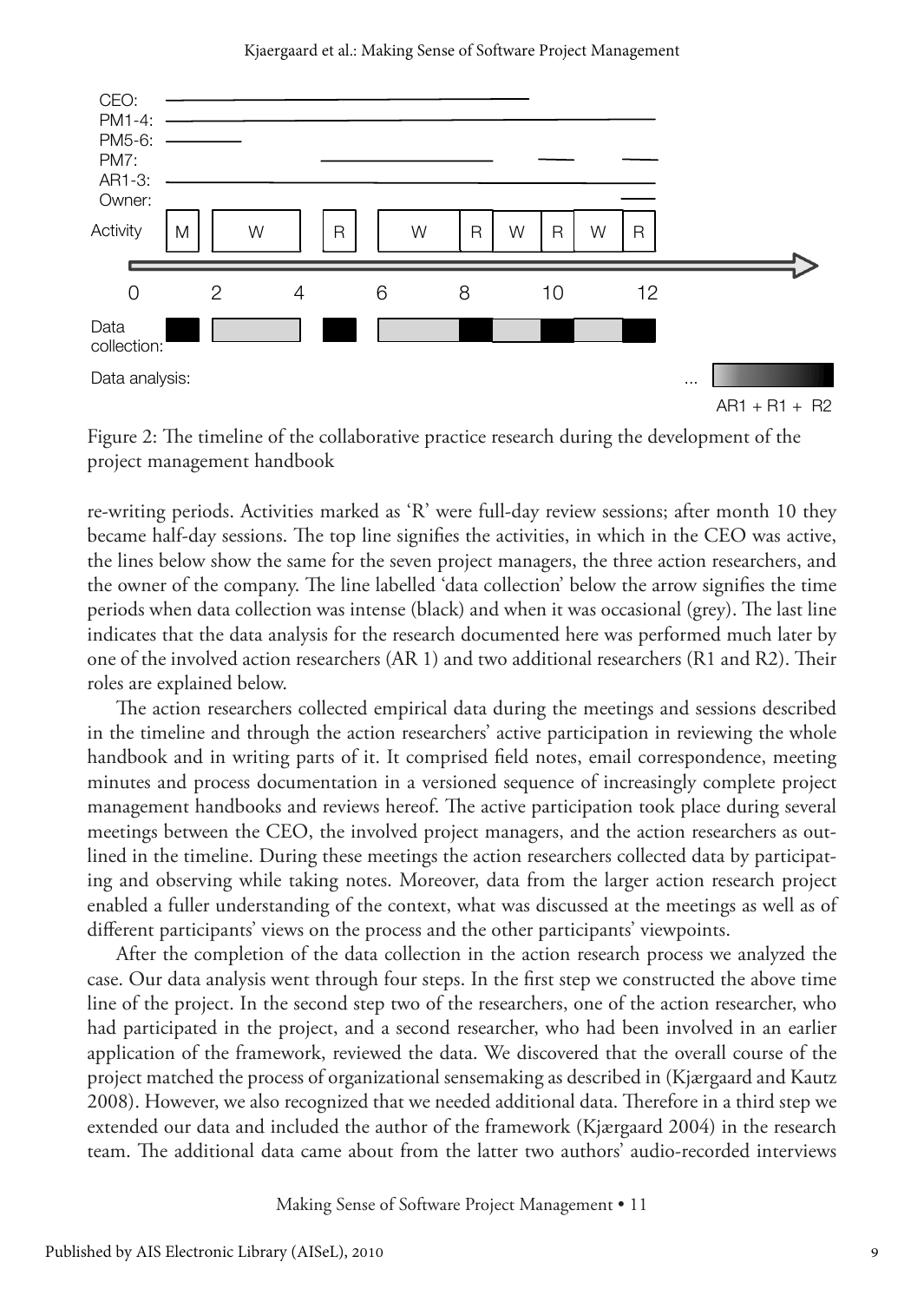and interrogations of the action researcher in 3 interview sessions. In the fourth step the three researchers then mapped the sensemaking process of the case onto the process model of organizational sensemaking in an iterative process comprising a further 3 sessions. The three researchers discussed every discrepancy between the case and the model in the mapping at length and in detail until it could be resolved. In every instance where a significant interpretation of the case did not immediately fit well into the framework, great care was taken not to force the case and our interpretation onto the framework. The combination of intervention, interpretation and collaboration between the three researchers with different levels of involvement introduced new analytical perspectives on the case and brought the interpretive rigour that resulted in our understanding of the creation of the software project management handbook that we describe in the next sections.

## **5 Case study – SpaceSoft**

SpaceSoft produces software as a subcontractor for the European Space Agency. It develops a wide range of dedicated software for on-board, micro-gravity, verification and validation, ground station control, and checkout systems.

The company was founded in 1992 and is rather old in the fast moving software development business, and it has lived through many changes. Most of the company's software developers have a M.Sc. in engineering or computer science and have developed software for the space industry for many years and are quite experienced with the particulars of space products. A perhaps equally large number of the software developers have little experience within the space industry, but rely on experience from other domains of software development.

In 2002 SpaceSoft decided to focus on improving its software processes and entered into a collaborative research project called Software Processes and Knowledge. The initiative to improve software processes started with a traditional, though light-weight, assessment of the current software processes, based on the understanding of the action researchers that improvement should be initiated with an assessment (Mathiassen et al. 2002) though not necessarily with a formal and model-based one (Iversen et al. 1999). SpaceSoft's current software processes at that time were compared informally to the processes in the Bootstrap software capability model (Kuvaja 1999). The results showed significant discrepancies between the Bootstrap model and the company's current software processes and practices. This led to a decision to prioritize improvement of requirements engineering and project management though other processes were also in need of improvement. The focus of this article is on how SpaceSoft addressed the improvement of project management. The improvement activities outlined in figure 2 in the context of the research design are in the following described in more detail:

• Activity M in month 1: A 2-day start-up meeting with the CEO, 6 project managers and 2 action researchers. The action researchers contributed with a theoretical overview of project management. The project managers contributed with presentations of current practices and problems in their project management as well as with problems regarding how to interpret ESA's guidelines. The meeting ended with decisions on the content of the handbook and who of the project managers should write which process descrip-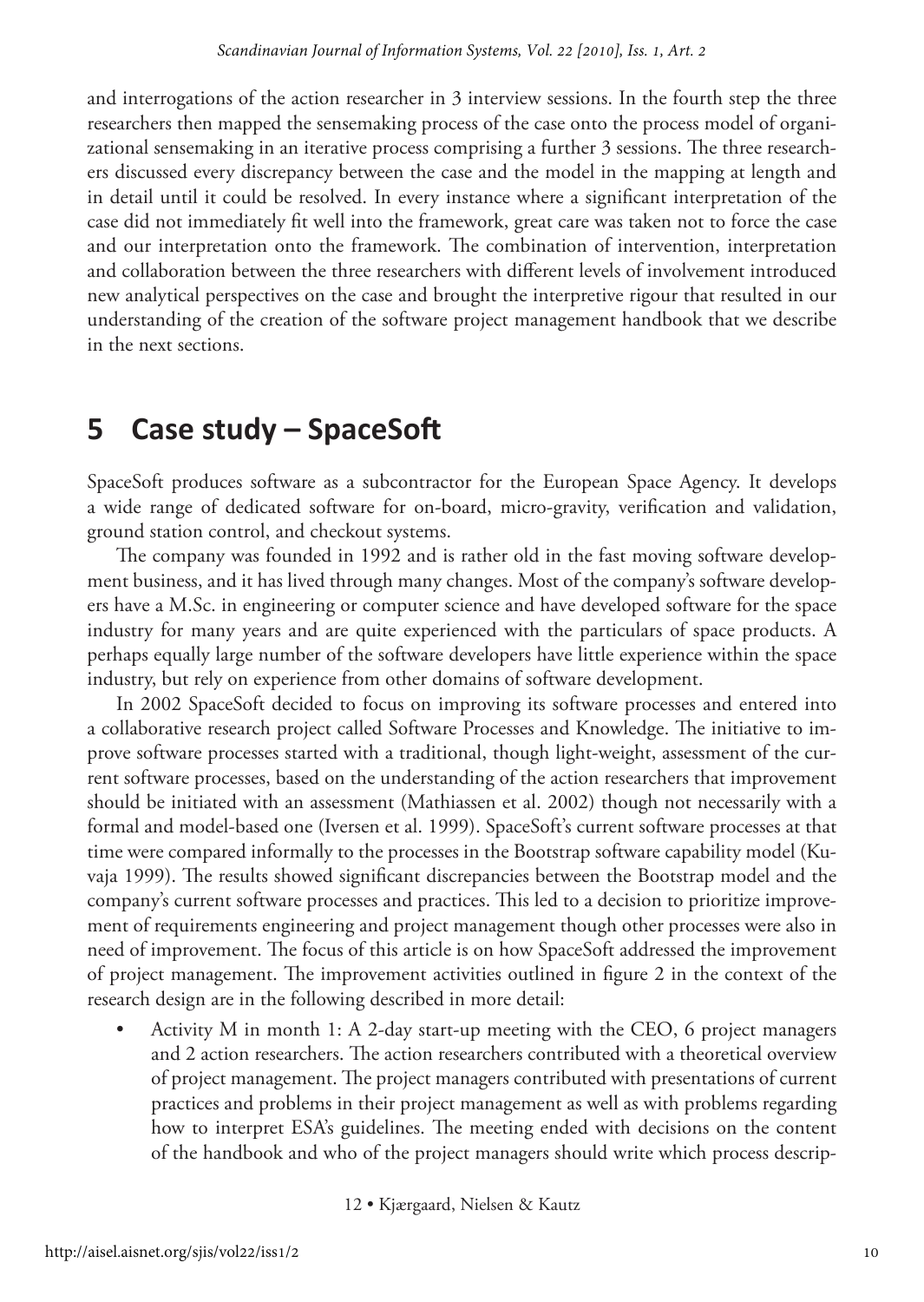tions. The effort also became organized as a project with its own project plan, goals, and schedule.

- Activity W in months 2-4: Individual writing of chapters for the handbook. During this period there were occasional email correspondences between some of the project managers and the action researchers on more theoretical issues of project management. During this period two project managers left the project.
- Activity R in month 5: A 1-day review and discussion of the first draft of the handbook. Participants in this meeting were 3 action researchers, the CEO, the four remaining project managers from the first seminar, and a newly hired project manager who joined the project.
- Activity W in months 6-7: Individual re-writing of chapters for the handbook. The CEO and the now five project managers all participated in the writing. The action researchers were used occasionally as consultants by a few of the project managers.
- Activity R in month 8: A 1-day review and discussion of the second draft, which comprised all chapters outlined in the project plan for this improvement effort. In this meeting 3 action researchers, the CEO, and five project managers participated.
- Activity W in month 9: Individual re-writing of chapters for the handbook. Four of the five project managers participated in the writing of chapters.
- Activity R in month 10: A half-day review and discussion meeting with participation of two action researchers and five project managers.
- Activity W in month 11: Individual re-writing of chapters for the handbook. Four of the five project managers participated in the writing of chapters.
- Month 12: A half-day final review of the handbook. Two action researchers, one of the owners, and five project managers participated in this meeting. It ended with an acceptance of the handbook subject to some minor changes.

ESA has a large number of standards, with which its subcontractors including SpaceSoft must comply. A number of these are process standards and SpaceSoft has in the past dealt with the issues of compliance uniquely in each development project. The ESA standards are complex. They form a hierarchy of standards have considerable variation in levels of detail in instructions and whether instructions are required, recommended, or optional. Thus, the documentation of compliance is never trivial and requires project managers to be well-read in the many ESA standards. This led to the idea for improvement, namely that a new and improved project management process should be documented in a handbook. The handbook should be compliant with the relevant ESA standards and it was expected that it would be much easier to document the compliance when project management was performed in accordance with the guidelines in the handbook.

It is SpaceSoft's declared strategy to deliver fixed-priced software on time. The CEO in particular expressed a deep concern for achieving this goal and was very clear in maintaining that all improvement activities should be directed at this. There was a strong belief among some of the experienced project managers and the CEO that the ESA standards reflected the best practices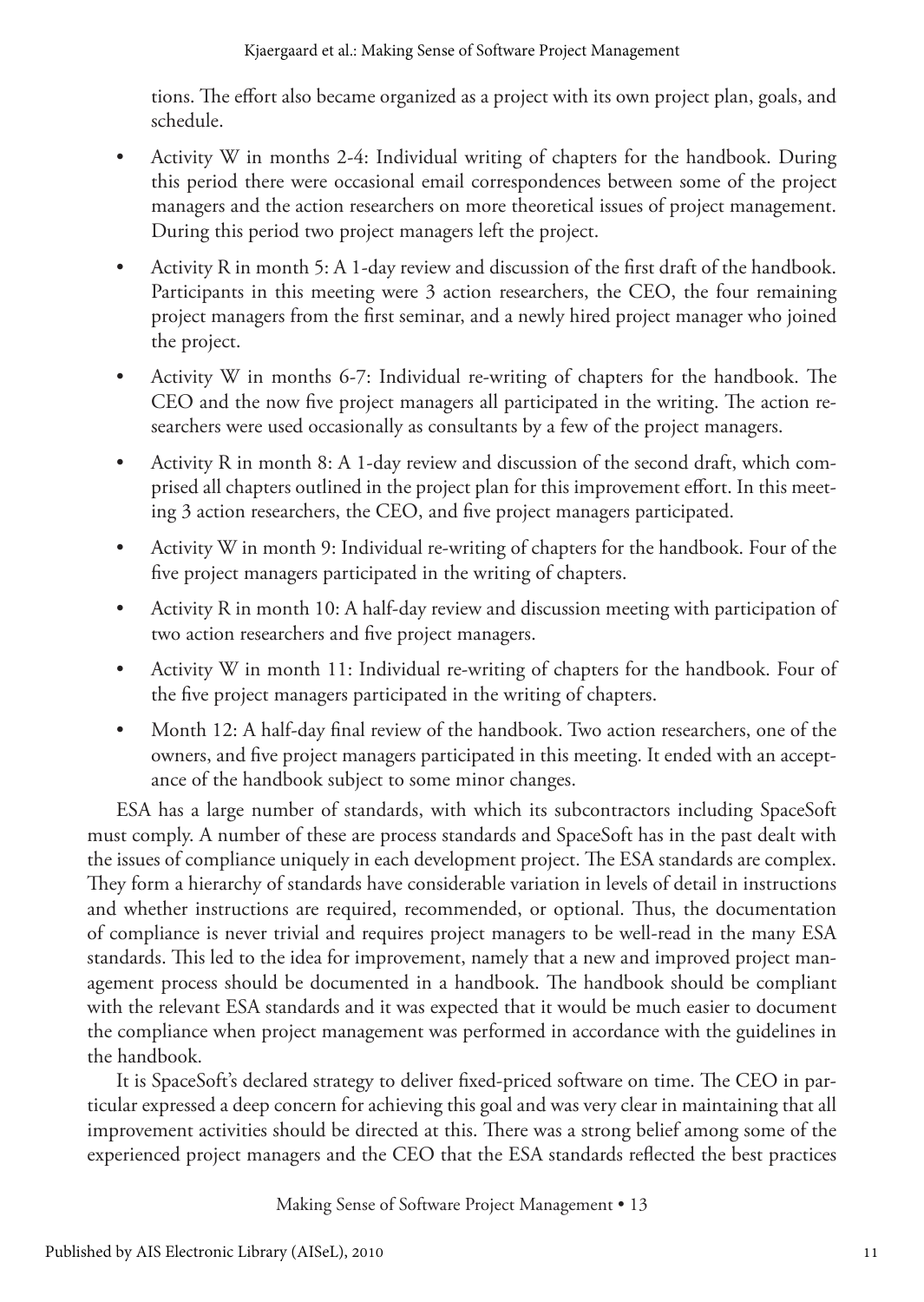within the discipline and the software space industry and that—as they already applied a number of these best practices—SpaceSoft was in compliance with the ESA standards. Thus, their initial idea was that the software process descriptions for software project management, which should be documented in the handbook, had to encompass these already existing practices. The experienced managers were convinced that they already knew what to do; it was just not documented in a shared handbook.

Other project managers were not as optimistic about the existing practices and wondered whether they were in fact performing best practices. Their view was that not all the project managers have the necessary training in these processes; they did not necessarily have the competence needed, and therefore some training and education would be necessary at least for new project managers. This led to the idea that a project manager education should be established based on the new and improved processes.

While these differing perspectives stood out quite clearly in retrospect, they were not that obvious at the beginning of the improvement project as they gradually emerged during the process of creating the project management handbook. This is described and discussed in more detail in section 6.

As described in the timeline above, the project management improvement project started with a series of workshops with the purpose of: (1) designing and writing a handbook for project management, and (2) designing an education or training course on the contents and use of the handbook. In the workshops, experienced as well as inexperienced project managers participated together with the CEO and two to three action researchers.

During the first two-day meeting, the project managers worked in small groups to define what topics the handbook should cover and how the handbook should be written. Although the participants had quite different ideas, opinions and experiences, the discussions were conducted in a friendly atmosphere. The result of the meeting was a list of topics that should be covered in the handbook. The work on each topic was organized as a handbook chapter to be written and assigned to one or two project managers, who were expected to find the time to write first draft descriptions as an additional part of their work assignments.

The identification of the topics was to a large extent based on the project managers' experience and only to some extent came from the ESA standards. Some of the processes were easily written by one or two project managers and never led to any controversy in later workshops. A few significant processes were very difficult for the project managers to write. Although it was a design goal for the handbook to be brief, they eventually drafted quite complex process descriptions, which varied widely in form and content. These writings did not for the most part meet the expectations of the other project managers and were as a consequence heavily criticized by those at later workshops. This led to a number of iterations over the process descriptions, which were expanded and condensed several times while the core ideas of the processes were continually negotiated during the review workshops.

The handbook was designed, written and reviewed through these workshops, but the aim of the workshops changed during the progress of the project and attention was diverted to related problems as well. The project manager training-course was never designed, and the project management handbook gradually expanded its scope to become a handbook for software engineering processes as well. The review workshops were never chaotic, but there was disagreement about many issues. Most disagreements were overcome and problems were solved. However, a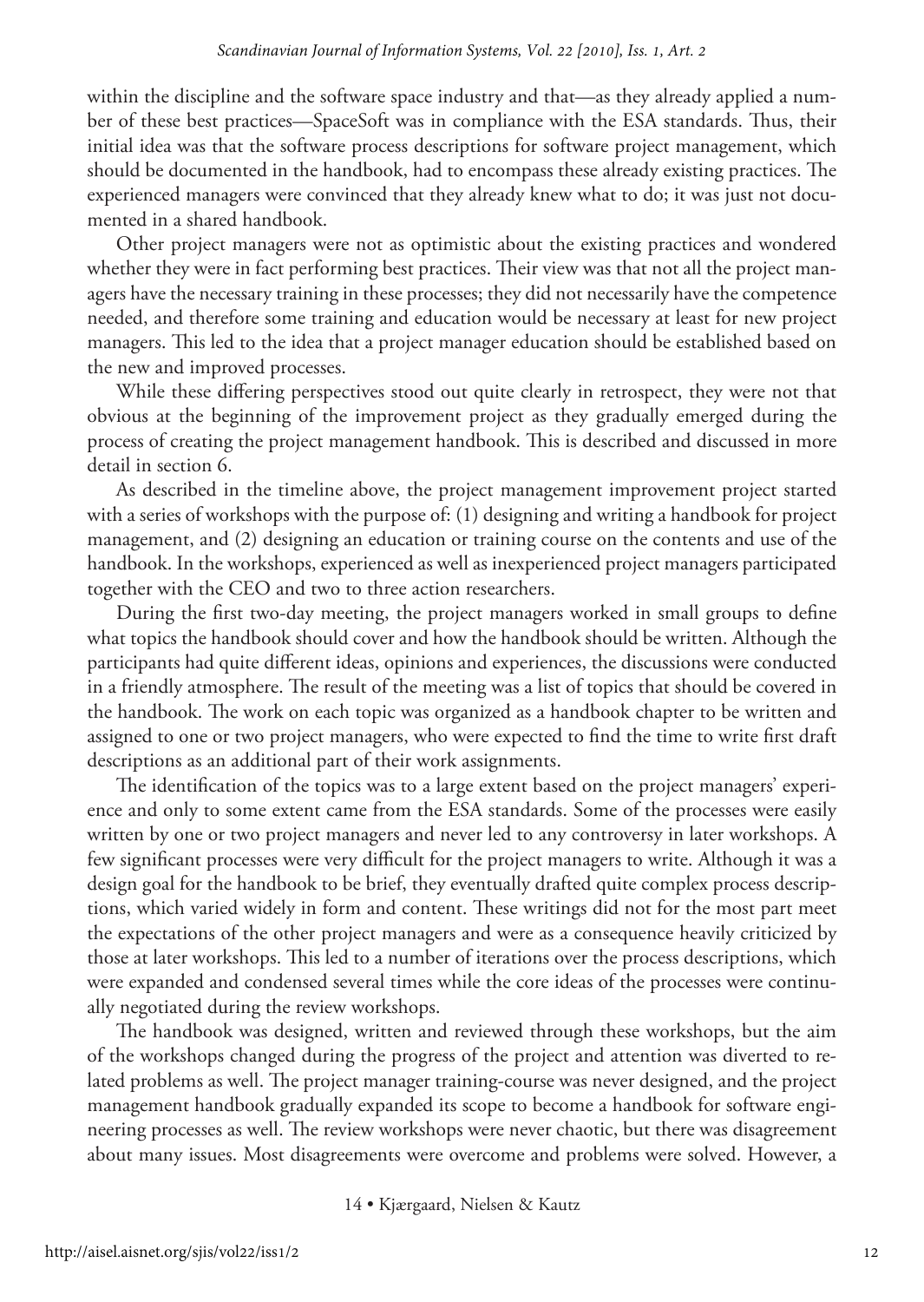fundamental issue arose and gradually caught the attention of the participants during the last workshops. This issue was a concern for where the project managers' knowledge came from and how they could properly share this knowledge.

This issue arose from the participants' experience that there were two groups of processes: (a) the 'easy processes', which were easy because the project managers and the CEO shared the knowledge necessary to perform and describe the processes, and (b) the 'difficult processes', which were difficult because the participants did not share the necessary knowledge for writing the procedures. A few of the project managers and the CEO in particular were of the opinion that the handbook should be written and formalized and that all the project managers should then perform the formalized processes based on the instructions in the handbook. Several other project managers had the view that the handbook needed to contain more than a set of instructions; it should also contain explanations, which would enable a project manager to perform the processes. In this situation, where experiences and expectations collided, the project managers entered a negotiation process, which finally resulted in a handbook that was accepted by all project managers and consequently used in SpaceSoft.

To analyze the differences and their resolution in more detail, we now use the framework of knowledge sharing as sensemaking that was introduced in section 3.

## **6 Analysis**

We first present three examples of content from the software project management handbook and then present an overall analysis of the creation and negotiation of the handbook content. The three examples are: a technique for estimation, a template for project planning, and a procedure for shipment. They show that the processes of creating and negotiating the handbook content were necessary for illuminating the two groups of project managers' quite different perceptions of project management and the acceptance of the different actions resulting from the negotiation of the meaning of the new handbook.

#### **6.1 A technique for estimation**

Prior to the creation of the handbook, the usual practice of estimation at SpaceSoft was an educated guess, qualified by the project managers' own experience. The estimate was subsequently presented to the CEO who, based on his experience and the interests of the company, discussed it with the respective project manager and made adjustments before approving it. Typically it was in the interest of the project manager to get as much time allotted to the project as possible, while top management aimed at spending as few resources as possible in order to win the contract and to ensure a reasonable profit.

When the first draft of the estimation technique was presented, a huge debate arose about how to estimate projects. The draft was written by one of the more inexperienced project managers, who had noticed the arbitrary estimation process at SpaceSoft and had interpreted the lack of standards as uncertainty about how to conduct state-of-the-art estimation. He enacted his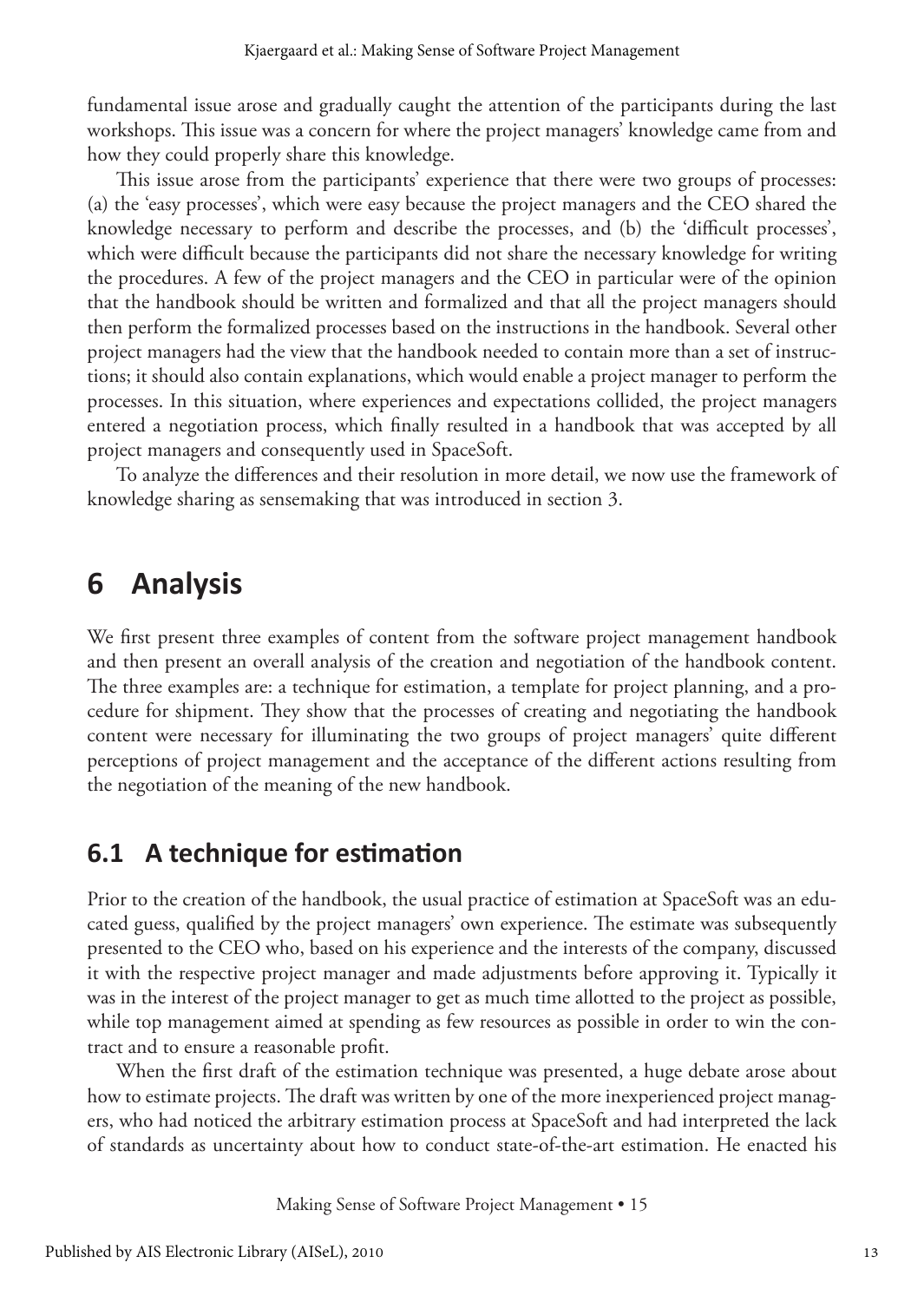belief in project management as a profession, which would benefit from more theory on new practices in the draft.

The draft included several important concepts of estimation, presented a number of techniques and ended by promoting a three-point estimation that was then explained in some detail. The draft was written with the intention of explaining estimation techniques also for those who had not previously seen nor applied estimation techniques, and it resembled a section of a textbook.

The project manager's past experience varied considerably concerning how they estimated projects and tasks and also in their success rate. The draft was briefer than a standard textbook on software engineering, but it covered similar contents. The most experienced project managers noticed the level of detail in the draft and interpreted it as distrust in their ability to carry out what they had done successfully many times. During the discussion there was a strong feeling among some of the project managers that these techniques would not improve the estimation accuracy, but also that the draft was either too detailed for those who already knew the techniques or too abstract for those who did not. After a long discussion where the collision between the two groups' expectations and experiences was explicated, the author of that draft section was persuaded to rewrite it.

At a later workshop, a second draft of the estimation technique was discussed. This draft contained only the recommended three-point estimation and a brief terminology on different estimates used by both ESA and SpaceSoft. It was evident that for new project managers the project management handbook could not substitute training and education in estimation, but it did provide an introduction to central concepts of estimation specifically focusing on ESA's definitions in order to ease communication with ESA's project managers.

At the final approval of this section of the handbook, the project managers drew from a shared construed reality where project management was not reduced to a set of standard procedures to follow, but was seen as a skill to be performed by knowledgeable individuals, who would benefit from having their attention directed toward what they already knew, but might have forgotten in a stressful context.

#### **6.2 A template for a project plan**

It was a widespread conception in SpaceSoft that project planning is a difficult discipline—primarily because plans were continuously changing or ought to be changed, but were not. Reasons for not making required changes to project plans were typically shortage of time when new requirements were accepted or when project managers did not realize that (or how) new requirements changed the course of an assignment's implementation. At other times it was because they had not made detailed arrangements with ESA and consequently did not have a comprehensive understanding of the extent of the changes. The variety of project plans was significant. ESA did not require a particular way, nor did SpaceSoft internally, which led to a multiplicity of solutions. The differences between the various project plans could not be explained by the differences between the projects' conditions and contents and it was thus somewhat a matter of personal choice and taste which type of project plan was used.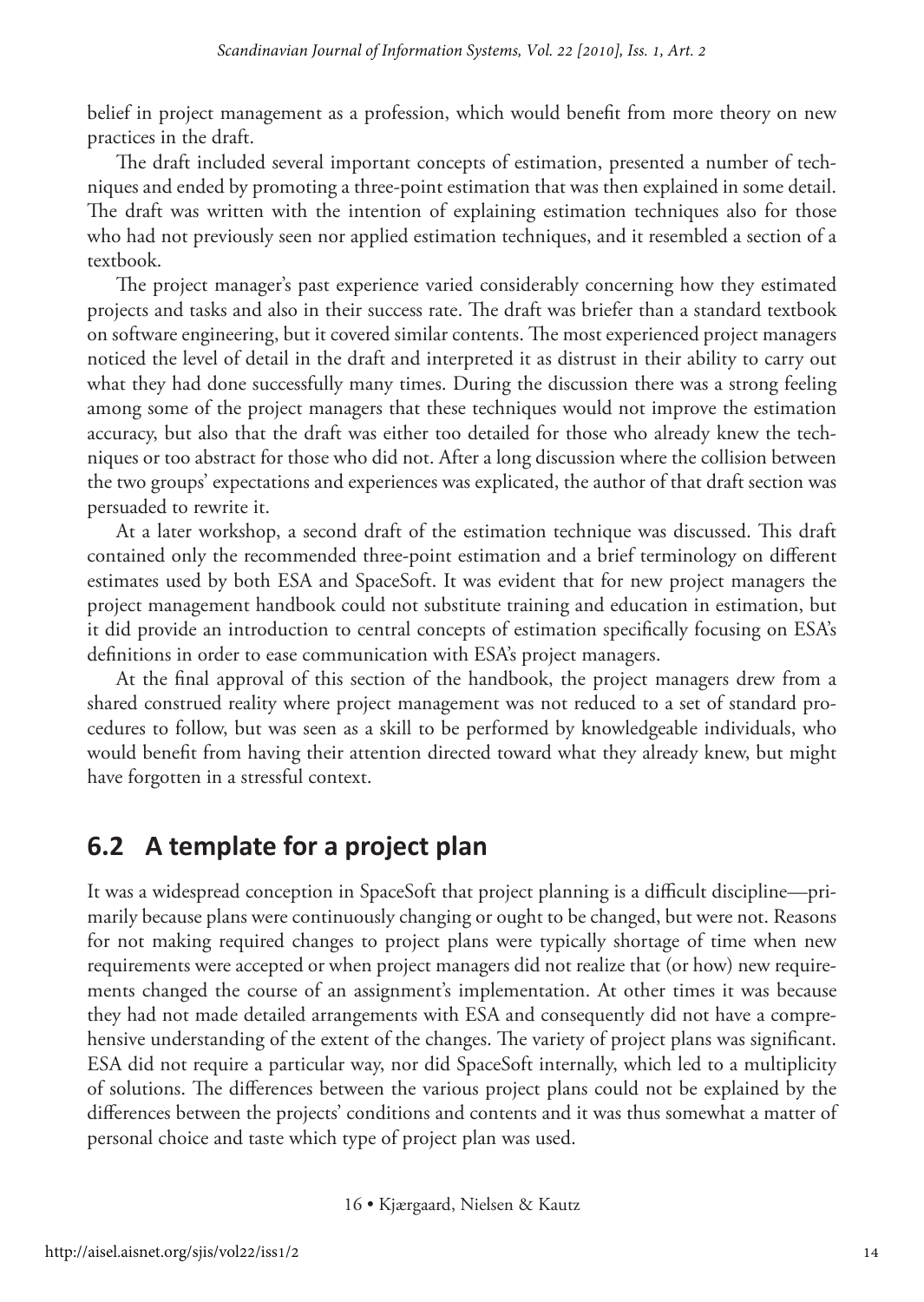In the process of creating the handbook, there was a heartfelt wish among the project managers that the handbook should address the issue of project planning. This wish was strongly supported by the CEO, who wanted the project plan to be viewed as a contract between him and the project manager, which then could form the basis for more detailed discussions of the project at the beginning as well as during the project.

A less experienced project manager wrote the first draft of this chapter. He had noticed problems with project planning and had interpreted the issue of project planning as something that could only be done properly if described in detail. This was enacted in the draft as a procedural project planning description. In his opinion, the purpose of the handbook chapter on project planning was to create a standard project planning procedure, which would be relevant for top as well as project management by making it possible to ensure that all necessary elements were included and thereby would guarantee a higher degree of comparability across projects.

However, the first draft was met with reluctance. The more experienced project managers found that the procedure was not detailed enough to make a comprehensive project plan and furthermore questioned whether it was at all possible to create an exhaustive procedure for project planning. The CEO was specifically critical, as he did not find anything in the new draft that he could use to prevent the project managers from making 'bad' plans. Although a lot was included in the chapter about how, for example, to make an initial work breakdown structure and the proposed standard plan also included the task of developing such a structure; there was nothing about how a project plan developed dynamically over time. This did not fit the CEO's principle of having a detailed plan for the next three days, more general plans for the next three weeks and very general plans for the next three months. From his perspective a plan was a dynamic tool, which needed to be updated continuously.

As a consequence of this collision, the issue of project planning was discussed and negotiated intensively among the project managers and a new understanding of what attention the issues should be given in the handbook was created. This new understanding was reflected in the second draft, which was more "to the point" according to the project managers. Instead of describing project planning as a detailed procedure to follow, it now comprised a template including a few important principles for good project planning. The template in its final form stipulated headings and contents of the project plan, but it also included which states the plan had to go through (e.g., draft, approved) and how the project manager and the CEO would discuss monitoring of progress. By the end of the last review workshop there was agreement among the project managers that the template was highly relevant and that they would adapt their work to it accordingly.

#### **6.3 A procedure for shipment**

There had been several incidents in the past where projects had not been able to deliver products to the customer on time or with items missing due to problems with packaging and shipment. Based on this experience, the CEO suggested including a procedure in the handbook, which would ensure, in detail that all possible problems in the final shipping process were taken care of in due time and he made a first draft of this procedure himself. The procedure included very detailed instructions, e.g., on shipping of hardware in wooden boxes if necessary, on how to ob-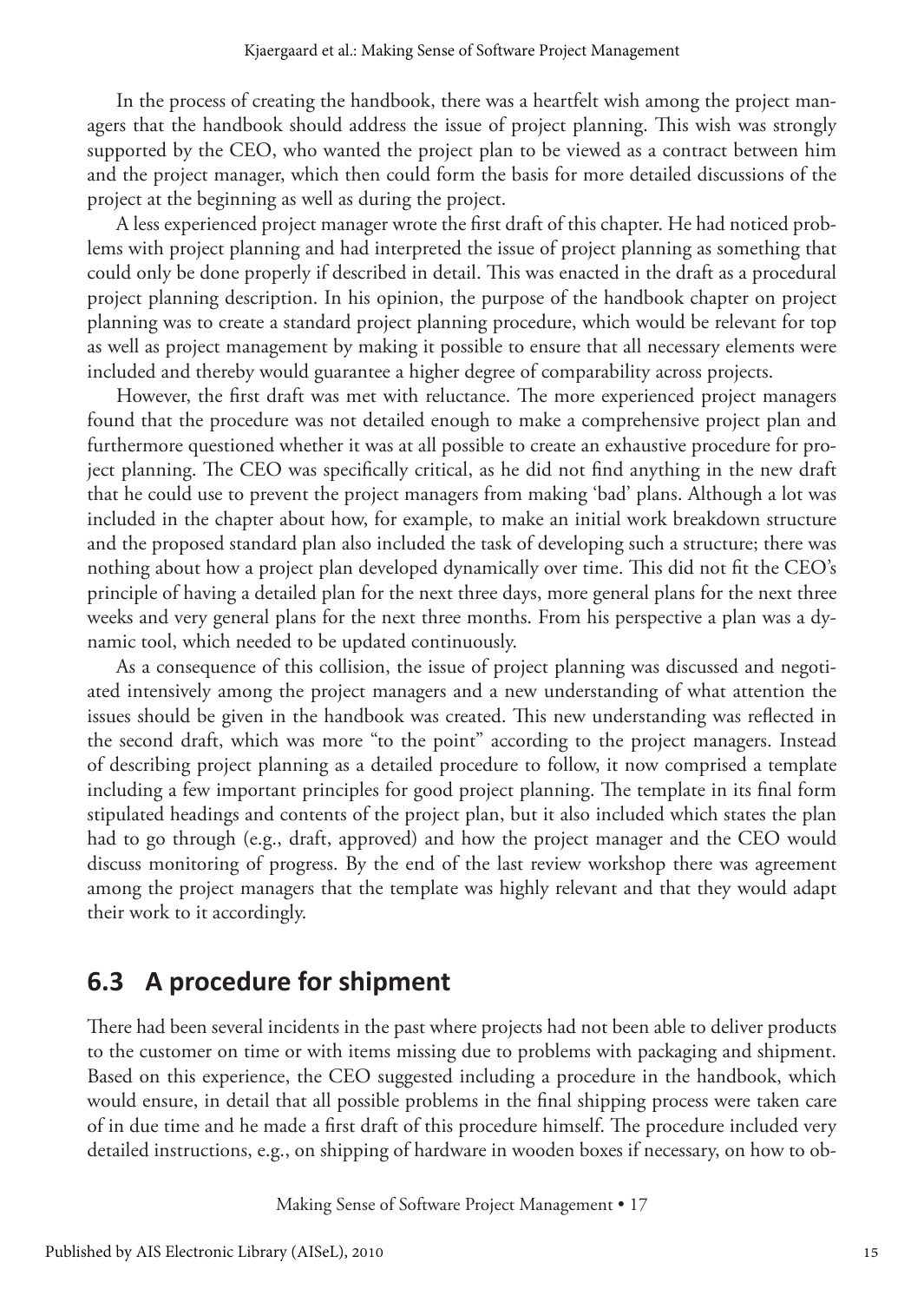tain customs clearance and on the assembly process. The project managers were rather sceptical of the CEO's proposal as they found it much too detailed and in sharp contrast to other parts of the handbook, where many details had been left out.

The procedure was thus discussed at the workshops where in particular the level of detail was the focus. The CEO argued for a detailed procedure drawing from his experience, in which shipments did not live up to even simple requirements of packaging, were late without good reason or were incomplete. Although another group of project managers agreed that failures occurred, they found it unnecessary to instigate a strict procedure, as they feared that this would make the shipment process take up too many resources and potentially make the process even slower. In their opinion, shipment was a necessity, but not a core competence and they did not want to waste too much time on it. Through his experience with unsatisfied customers who complained about missing items or late arrivals of products, the CEO perceived shipping as a very important procedure as this was the final contact between SpaceSoft and its customers. His reasoning was that a bad experience might leave the customer with a bad impression of SpaceSoft regardless of the quality of its products or services.

The project managers were divided into two opposing groups in the discussion of the shipping procedure: those who believed that a procedure with the level of detail proposed would be too tedious to follow, and those who were of the opinion that it was a necessity to have this level of detail in what they believed to be a very important process. The procedure was continually discussed at several workshops and a new shared interpretation of the procedure emerged as a checklist rather than a recipe for action. This interpretation as a checklist made sense to both groups and was accepted by everyone as the proponents of the detailed procedure argued that it would ensure that mistakes and omissions were avoided while the critics argued that not every step should be executed if it was not relevant in a specific shipping context.

#### **6.4 The process of creating and negotiating the content of the handbook**

In the first period of creating the project management handbook, two different construed realities were in play. One construed reality was that of the CEO and a smaller group of project managers, who saw the handbook as the means for ensuring that project managers followed standards and stuck to agreements. They shared the view that project management requires good skills, including the ability to manage deliverables and keep deadlines, and that project management is not a theoretical discipline. They all had a history as successful project managers and even though some of them had experienced budget deficits, they were convinced that this could be avoided by following best practice for project management. Failure to comply with standards, not meeting deadlines and failing quality of deliverables were in their opinion caused by sloppiness and carelessness. They preferred the content of the handbook to be concise and brief, reflecting existing practice and primarily being a mutual agreement among the project managers to carry out their jobs according to their existing knowledge of how to manage projects well. What they noticed in the creating process was that the project managers in general carried out project management tasks by drawing from previous experience. They interpreted this as a confirmation that project managers already knew how to perform their tasks. Follow-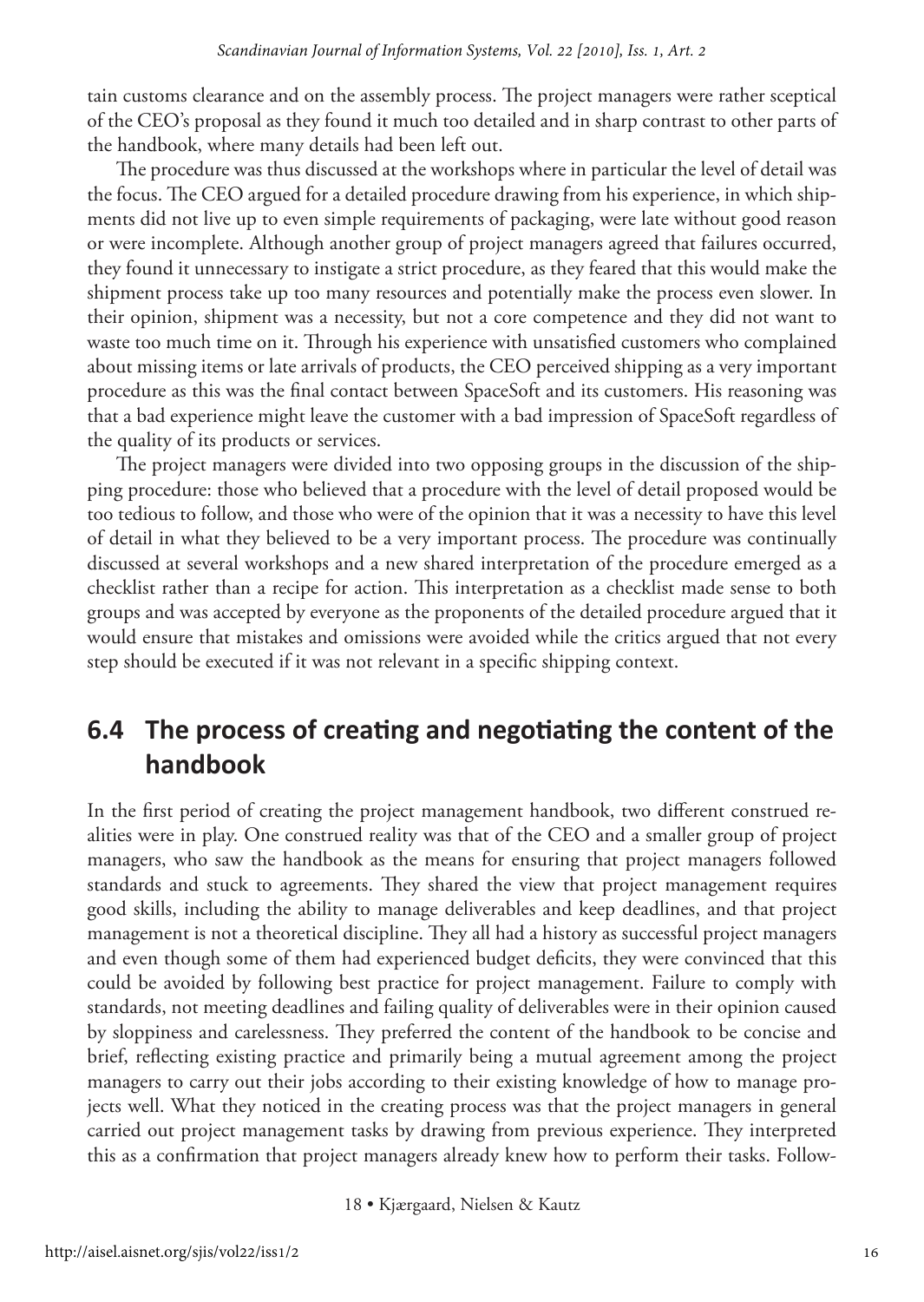ing on from this, they enacted this belief by suggesting that the project handbook should reflect existing best practice.

Another construed reality coexisted and dominated another group of project managers' views of the handbook in the creating process. This second construed reality was deeply rooted in the group's day-to-day experience with project management as a constant battle. Part of this experience included projects that had been late, had changing requirements negotiated with ESA managers, and had difficulties of delivering products at the agreed time with the agreed features. To these project managers it did not make sense to simply stick to plans and follow procedures. In cases of problems in projects they rarely experienced that the problems could be alleviated by adhering to the plan or by re-planning. To them the problems were usually of the kind that they had not anticipated, they had unknowingly allowed the ESA managers to introduce the problem or a technical issue had proved to be a much bigger risk than foreseen. These project managers believed in planning, but only to a limited extent. In their noticing and interpreting of events and problems, they relied therefore only to some degree on plans and procedures, because rigidly following processes did not make sense to them. What they enacted, when developing the handbook, was therefore a much more flexible view of project management as a constantly changing process, which could not be controlled by plans and procedures. Instead they suggested that project managers, and particularly new project managers, needed to be trained in project management. The role of the handbook was in their view to summarize and communicate the knowledge necessary to understand tasks in project management, as well as different techniques and methods available to solve the tasks. Moreover they emphasized that the handbook should form the basis for a course on software project management and not stand alone.

During the first workshops both construed realities influenced the discussions and the development of the handbook. The different ways of interpreting and enacting the contents of the handbook led to much confusion in discussions that could not immediately be reconciled. Applying the framework of organizational sensemaking it becomes apparent that in the common wish to develop the handbook, the participants experienced a collision between how the two groups of project managers perceived software project management.

The actual occasion for the collision was the writing of the draft chapters. Although there was general agreement about what topics should be covered in the handbook, the content of each topic was up for serious discussion and members of the one group criticized chapters written by members of the other group. Whereas one group argued that long and detailed explanations were irrelevant for a handbook, the other group found the brief and concise descriptions too 'thin' to make a useful contribution. The two groups had expected variations in opinions about the content of the handbook, but they were surprised that their views were so different. The collision between the expectations and experiences of the two groups was quite extensive and it took several meetings to unravel what the differences consisted of.

Only gradually did this collision lead the project managers and action researchers to realize that the views embedded in the project management handbook needed to be negotiated. During the negotiation process the two groups slowly constructed a new, and this time, shared construed reality.

The negotiation process took time and involved numerous iterations of the handbook chapters. There was a high degree of uncertainty concerning the final result. The chapters stayed with the same author during the rewriting process and each chapter had to go through several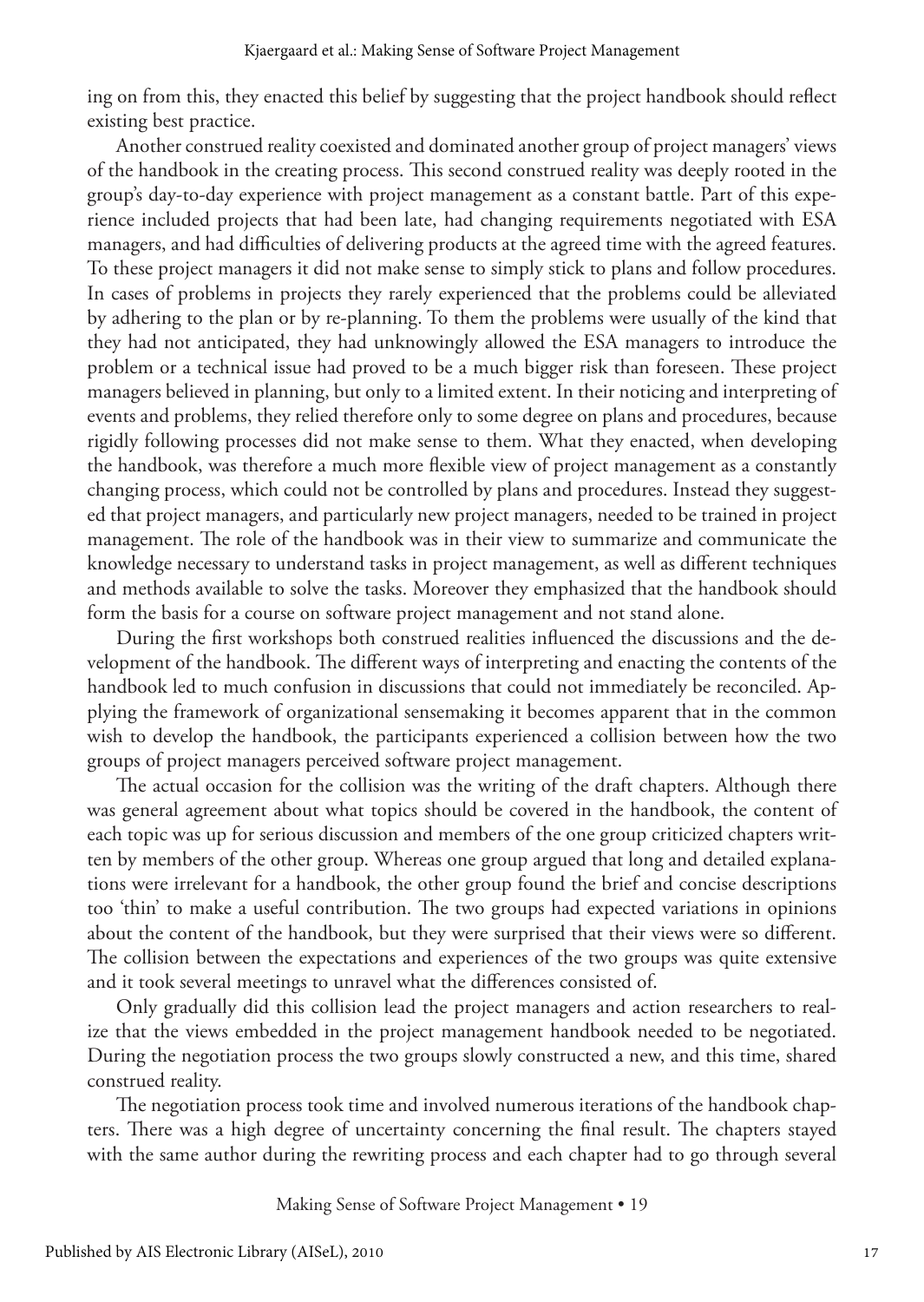rounds of at times harsh criticism before it had a format that members from both groups could agree upon. The process was slow partly because no extra resources were provided by management and partly because the authors felt de-motivated by the continuous demand for rewriting their contributions. However, their efforts to approach one another proved valuable in creating a better understanding of project management. By continually discussing the content of the chapters, the members gained a better understanding of their different approaches to project management. This triggered the emergence of a new shared construed reality.

The three examples presented above showed the negotiating process in more detail. However, the most important result of the negotiating process was the handbook itself, which was completed and is now in use by all project managers in SpaceSoft.

All four cognitive processes of negotiating – adapting, adhering, abandoning and ignoring were in play during the process, but ultimately adapting became dominant over time. Some project managers initially adhered to their ideas and found it difficult to change their view of project management, and others intermittently even abandoned being part of the process of creating the handbook or ignored that project management was an ambiguous issue. However, in the end all project managers accepted the project management handbook as the binding document that comprised their shared knowledge.

# **7 Discussion**

The analysis of the case shows that the development of the handbook was not just a simple matter of externalizing the project managers' individual and tacit knowledge. We have used the framework as a theoretical lens to explore knowledge sharing in software development and can summarise the analysis in the following three findings:

- 1. The project managers' dominant construed realities of the issues in question are essential for understanding how they make sense of these issues. Their different construed realities lead to a collision between their expectations and experiences.
- 2. The collisions are important and should be accepted because they trigger negotiations of a new construed reality.
- 3. The negotiation process is necessary for the project managers to work on their different construed realities. The negotiations should not be terminated prematurely for the short-term sake of time and efficiency, but at the risk of becoming ineffective on the long term. Resolving collisions takes time and resources.

The handbook was therefore not a compromise or a reflection of one group's dominant knowledge of project management but a product of a negotiation process in which a new construed reality was constructed. Our findings point to a critique of the view of knowledge that is held by the supporters of the technical path of research into knowledge sharing in software development. In this line of research, knowledge is often reduced to a question of what should be stored in a database and how the data in the base should be searched, cf. section 2 (e.g., Basili et al. 1994; Rus and Lindvall 2002). Based on our analysis we concur with the critique of this technical view. Desouza et al. (2005) e.g., suggest that the costs of producing post mortem re-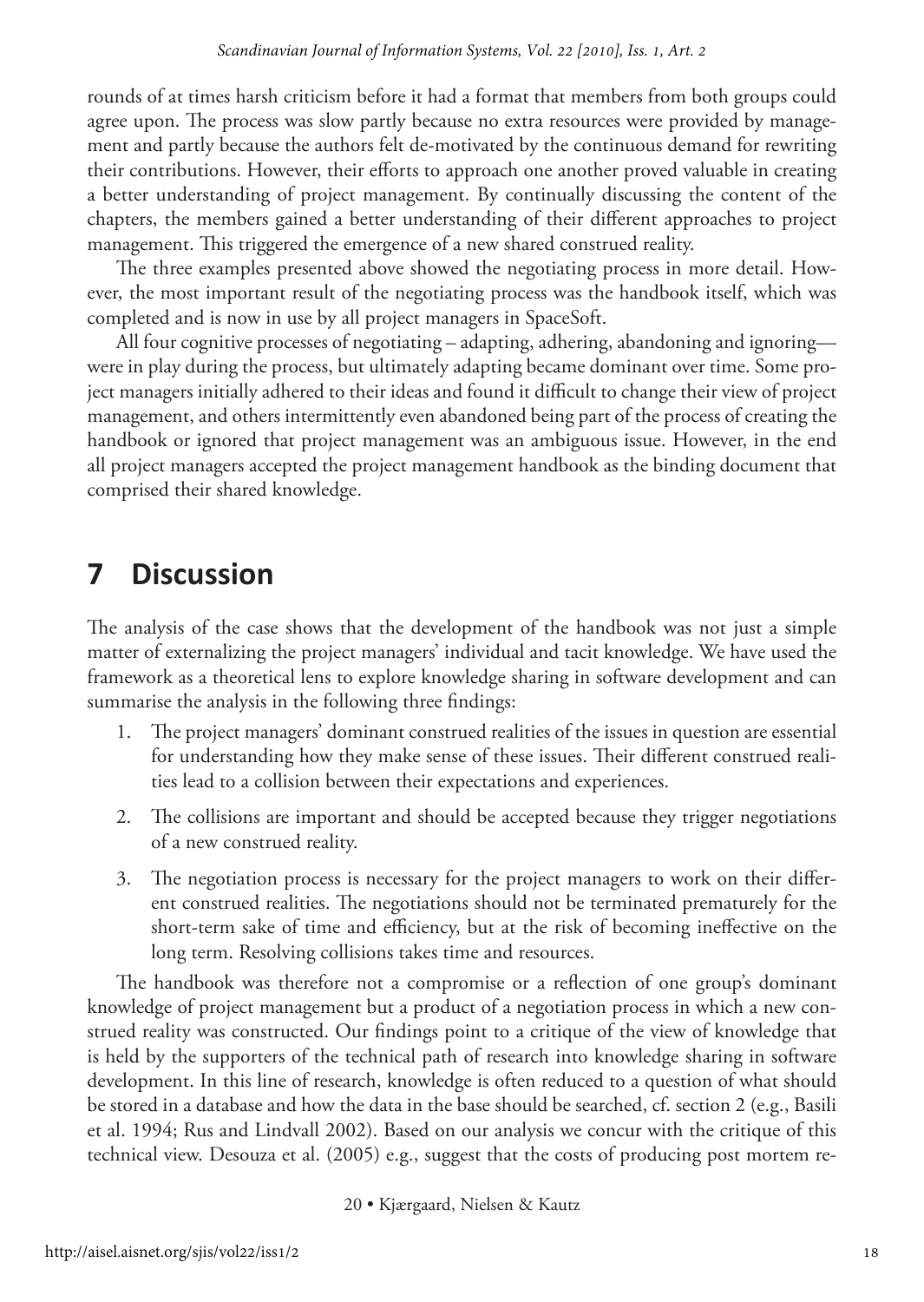ports are much higher than their benefits. This resembles our findings: The creation of a process description requires a rather high cost, but the benefits of negotiating it to a level where project managers adapt it are much higher and outweigh these costs. However while post mortem reports are mere evaluations, a negotiated process description sets direction for future action. We further suggest that building experience bases which contain codified knowledge (e.g., Althoff et al. 2000a, b; von Wangenheim et al. 2000) is very costly, but will only have a limited effect. The contents of repositories, from which knowledge and lessons learnt can be extracted, is unlikely to make sense to the project managers who have not been involved in its negotiation.

Our findings support instead the social research path on knowledge sharing in software development, as outlined in section 2. There are several research reports, which take a balanced and social view on the matter. First, there are the studies, which show that the tacit dimension of improving software processes is significant and cannot be reduced in its complexity (Arent and Nørbjerg 2000; Kautz and Thaysen 2001; Mathiassen and Pourkomeylian 2003). Our analysis concurs with these studies, which are largely based on Nonaka's knowledge creation theory (Nonaka 1994; Nonaka and Takeuchi 1995). We have here used an elaborate form of sensemaking as our theoretical lens (cf. section 3) and reached similar results, but from a different theoretical perspective and, thus, extend these previous results in the following way: According to Nonaka's knowledge creation theory externalization is the process for transforming tacit knowledge into explicit knowledge. Our study shows in detail how the transformation process cannot simply be understood as externalization, but has to be understood as a consequence of the collisions of experiences and expectations that happen over time. In particular, the complex negotiation is not a matter of extracting knowledge from the deep and dark places where habitual behaviour rests. Rather, it is a social process where different project managers' views and beliefs meet. This sometimes leads to new and shared knowledge—and sometimes not.

Second, we offer a perspective on knowledge sharing among software project managers with a detailed description of how experiences, expectations, and in particular negotiation are part of sensemaking. Our literature review of knowledge sharing in software development in section 2 is comprehensive and we have not come across a documented case study where the process of constructing a process description (here a handbook for project management) has been described in such detail. Our approach allows a deeper understanding of what it takes for a company such as SpaceSoft to write and document a software process and then seek to adapt to it. Based on (Hansen et al. 1999) Mathiassen and Pourkomeylian (2003) explore in a case study the balance between a codification strategy and a personalization strategy, that is, the balance between, on the one hand, codifying existing knowledge, storing and reusing it through the use of IT, and on the other hand, perceiving knowledge as intrinsically individual and personal to be shared when people interact for example in communities of practice. They conclude that to improve software development, a knowledge sharing strategy is needed that strikes a balance between codification and personalization. Our study adds deeper insight into how such a balance is achieved and how personalized knowledge of software project management becomes codified knowledge of software project management through negotiation and how it through adaptation becomes personalized again. Furthermore, we also show how other elements of organizational sensemaking such as continual collisions, as well as the adhering, ignoring, and abandoning of construed realities delimit this process. The knowledge processes in SpaceSoft were highly personalized, to the extent where knowledge sharing between project managers had become very time consum-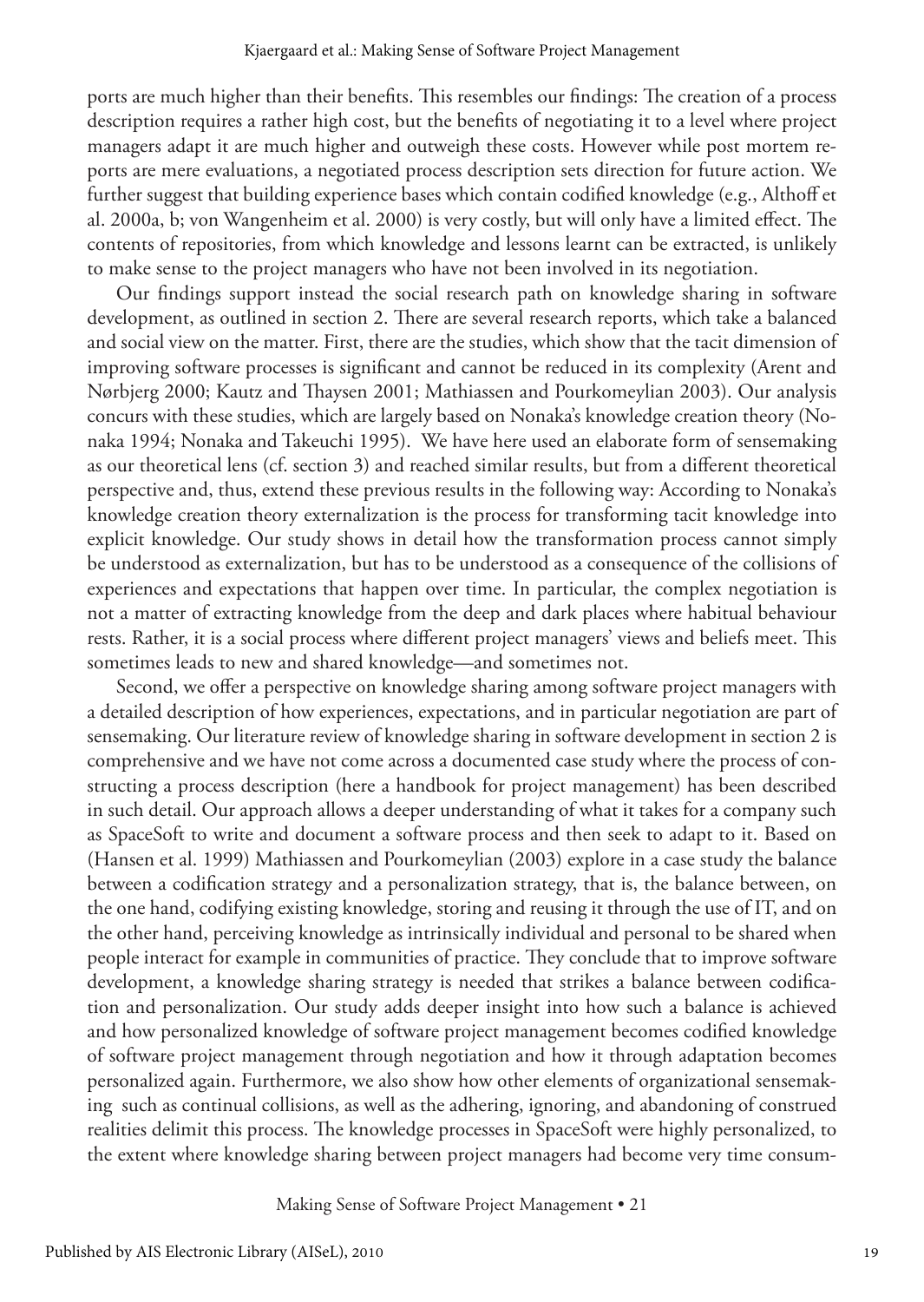ing. Hence, they decided to move in the direction of a more codified approach to knowledge sharing. Our study therefore also illustrates what it takes for a software company to change its knowledge sharing strategy. It takes collisions and negotiations of a new construed reality.

Third, it has been suggested in (Kautz and Hansen 2008) that knowledge sharing can be supported by mapping flows of knowledge in software development and by utilizing these maps in a diagnosis of knowledge flow problems. We suggest that while this approach may be useful for understanding the operational sharing of knowledge over a long period of time and in a stable state our contribution is a different one. We have given a detailed account of how a group of project managers share knowledge during a change of the knowledge sharing process. Our account emphasizes the negotiating of a new construed reality. In this new construed reality it may make sense to analyze the flow of knowledge, but we suggest that the mapping could be extended by also taking into account the sensemaking processes, to, among others, see how adapting, adhering, ignoring, and abandoning construed realities are played out over time in a software company.

Fourth, it is a core idea of software process improvement that software processes should be written or otherwise documented (Humphrey 1989) in order to reduce a software company's dependency on employing the right people. In this view, which is a genuine codification strategy of knowledge for software development (Mathiassen and Pourkomeylian 2003), processes are in this view more important than people. Our findings relate to this understanding of software process improvement in two ways: (1) The case study shows that there is a limit to how well such processes can provide independence of knowledgeable people, i.e., the project managers. The process descriptions result from a change process, which involves a negotiation of their contents. The process descriptions' usefulness and acceptance will depend on which people participate in the negotiation process and over a longer period of time it will also depend on how many of these people remain in the company to maintain the negotiated results. If the agreement falls apart due to too many new people or other external circumstances the company will be back at a state where several construed realities exist. (2) The case study also shows that the level of detail in process descriptions varies and has to be negotiated. The idea that there are 'best practices', which will fit all software companies, managers and developers is questionable as descriptions of 'best practices', which have not been produced through negotiation will only achieve a limited acceptance.

Fifth, our research shows that the sensemaking framework provides an alternative perspective. The framework underlines the importance of focusing on the process of creating and negotiating construed realities as a basis for a process description instead of on the process description itself. The project management handbook as a solution was only useful and significant because the processes of creating and negotiating it were in focus and considered useful by the involved project managers. This does not necessarily mean that initiatives to support knowledge sharing in software development without involving project managers or developers are not valuable. We argue, however, that initiatives, which do not involve project managers or developers, might face a high risk of not producing usable results and they may thus fail. Focusing explicitly on the sensemaking process by imposing on the participants to spend time on the creation and negotiation of meaning was resource demanding, but it produced useful results.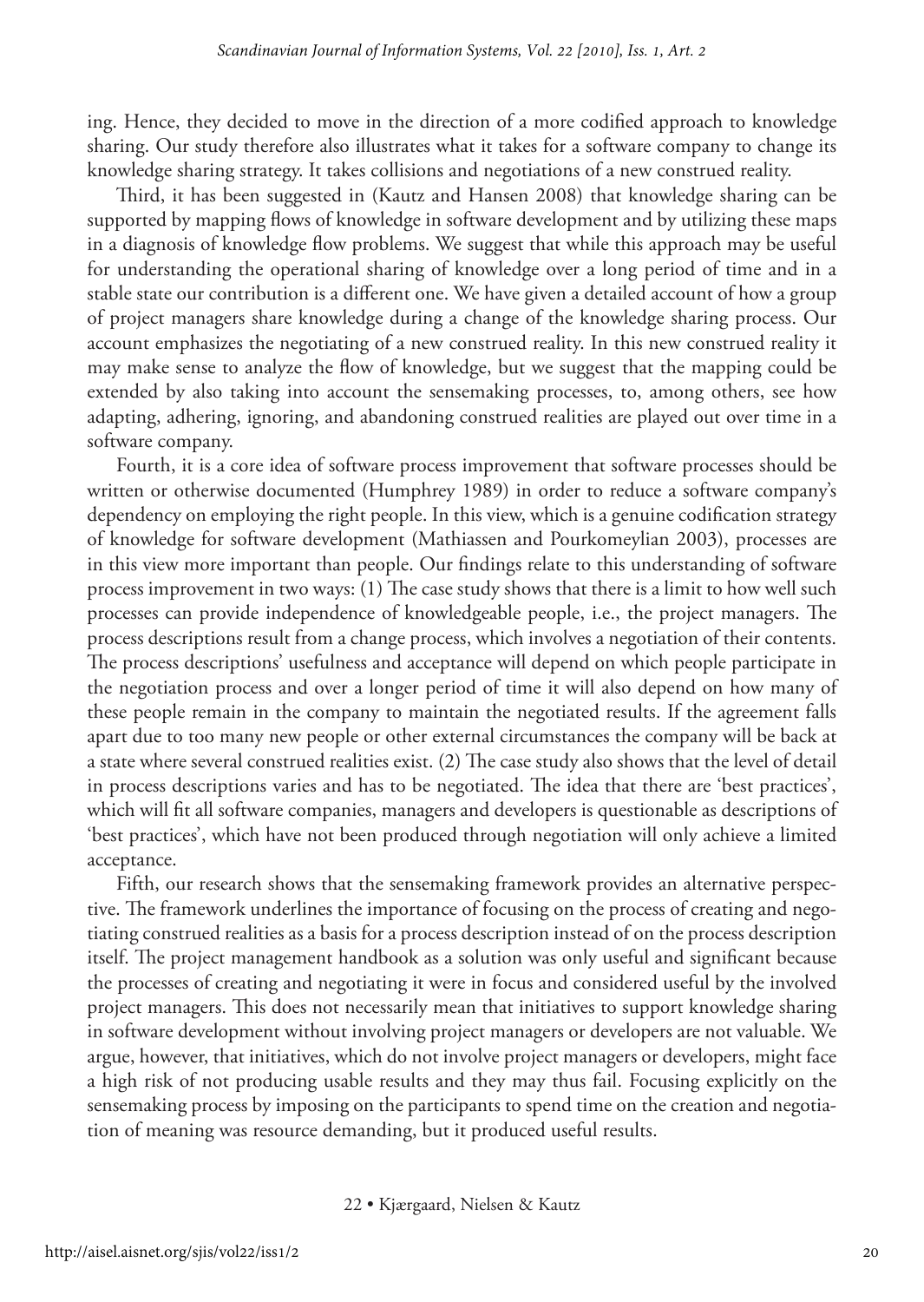# **8 Conclusion**

In this article we addressed the research questions of how software project managers draw on past experience when they collectively contribute to a process description, in this case a software project management handbook, and how they collectively make sense of its contents and use. The presented exploratory case study, which we analysed with a framework for organizational sensemaking, contributes to a better understanding of the phenomenon. This understanding can be summarised as follows:

- 1. The project managers' construed realities are essential for the creation of a process description.
- 2. Collisions of their expectations and experiences are important and should be accepted.
- 3. Negotiation of the process description is necessary.
- 4. As a result the process description become a shared product, which the project managers can adapt to.

Our case analysis shows that by applying the sensemaking framework (Kjærgaard and Kautz 2008), a better understanding of the complexity involved in creating a shared process description for software development is provided. This is in contrast to the technical path of knowledge sharing theory in software development. It coincides well with the social research path, which it also extends by shedding more light on how this path may be followed in practice.

# **9 References**

- Alavi, M., and Leidner, D. E., (2001). Review: Knowledge Management and Knowledge Management Systems: Conceptual Foundation and Research Issues. *MIS Quarterly*, (25:1): 107- 136.
- Althoff, K.-D., Bomarius, F., and Tautz, C., (2000a). Knowledge Management for Building Learning Software Organizations. *Information Systems Frontiers*, (2:3-4): 349-367.
- Althoff, K. D., Müller, W., Nick, M., and Snoek, B., (2000b). KM-PEB: An Online Experience Base on Knowledge Management Technology. In: *Advances in Case-Based Reasoning. Proc. of the 5th European Workshop on Case-Based Reasoning (EWCBR'00)*, E. Blanzieri and L. Portinale, editors, Springer, Berlin.
- Arent, J., and Nørbjerg, J., (2000). Software Process Improvement as Organizational Knowledge Creation—A multiple case analysis. In: *Proceedings of the 33rd Hawaii International Conference on System Sciences*, Wailea, Hawaii, p. 11.
- Basili, V., and Caldiera, G., (1995). Improve Software Quality by Reusing Knowledge and Experience. *Sloan Management Review*, (37:1): 55-64.
- Basili, V., Caldiera, G., and Rombach, H. D., (1994). The Experience Factory. *Encyclopedia of Software Engineering*): 469-476.
- Basili, V., and Green, S., (1994). Software Process Evolution at the SEL. *IEEE Software*, (11:4): 58-66.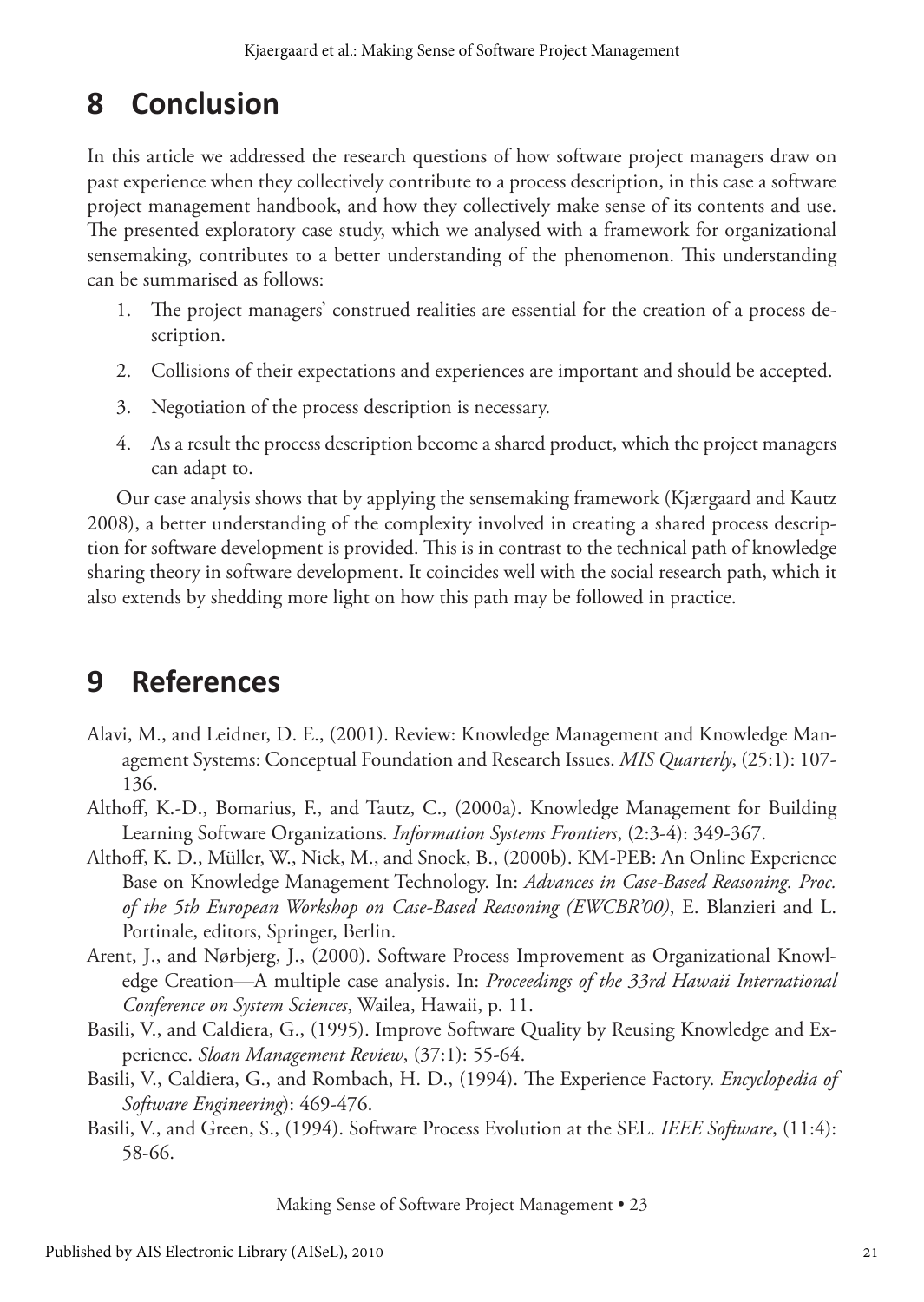- Baskerville, R., and Pries-Heje, J., (1999). Grounded Action Research: a Method for Understanding IT in Practice. *Accounting, Management and Information Technologies*, (9:1): 1-23.
- Braa, K., and Vidgen, R., (1999). Interpretation, Intervention and Reduction in the Organizational Laboratory: A Framework for In-context Information Systems Research. *Accounting, Management and Information Technologies*, (9:1): 25-47.
- Burgelman, R. A., (1983). A Process Model of Internal Corporate Venturing in the Diversified Major Firm. *Administrative Science Quarterly*, (28:2): 223-244.
- Burgelman, R. A., (2002). *Strategy is Destiny. How Strategy-Making Shapes a Company's Future*, The Free Press, New York.
- Checkland, P., (1991). From Framework through Experience to Learning: The Essential Nature of Action Research. In: *Information Systems Research: Contemporary Approaches and Emergent Traditions*, H.-E. Nissen, H. K. Klein and R. A. Hirschheim, editors, Amsterdam, North-Holland, pp. 397-403.
- Chrissis, M. B., Konrad, M., and Shrum, S., (2003). *CMMI: Guidelines for Process Integration and Product Improvement*, Addison Wesley.
- Desouza, K., Dingsøyr, T., and Awazu, Y., (2005). Experience with Conducting Project Postmortems: Reports versus Stories. *Software Process Improvement and Practice*, (10): 203-215.
- Desouza, K. C., (2003). Barriers to Effective Use of Knowledge Management Systems in Software Engineering. *Communication of the ACM*, (46:1): 99-101.
- Fehér, P., and Gábor, A., (2006). The Role of Knowledge Management Supporters in Software Development Companies. *Software Process Improvement and Practice*, (11): 251-260.
- Hansen, M. T., Nohria, N., and Tierney, T., (1999). What's Your Strategy for Managing Knowledge? *Harvard Business Review*, (77:2): 108-116.
- Hosbond, J. H., and Nielsen, P. A., (2008). Software Process Improvement Using Light Knowledge Tools. In: *Software Processes & Knowledge: Beyond Conventional Software Process Improvement,* P. A. Nielsen and K. Kautz, editors, Software Innovation Publisher, Aalborg, pp. 103-116.
- Humphrey, W., (1989). *Managing the Software Process*, Addison-Wesley Publishing, Reading.
- Iversen, J., Nielsen, P. A., and Nørbjerg, J., (1999). Situated Assessment of Problems in Software Development. *The DATABASE for Advances in Information Systems*, (30:2): 66-81.
- Kasi, V., Keil, M., Mathiassen, L., and Pedersen, K., (2008). The post mortem paradox: a Delphi study of IT specialist perceptions. *European Journal of Information Systems*, (17:1): 62–78.
- Kautz, K., and Hansen, B. H., (2008). Mapping Knowledge Flows. In: *Software Processes & Knowledge: Beyond Conventional Software Process Improvement,* P. A. Nielsen and K. Kautz, editors, Software Innovation Publisher, Aalborg, pp. 89-102.
- Kautz, K., and Thaysen, K., (2001). Knowledge, Learning and IT Support in a Small Software Company. *The Journal of Knowledge Management*, (5:4): 349-357.
- Kjærgaard, A., (2004). Knowledge Management as Internal Corporate Venturing: A Field Study of the Rise and Fall of a Bottom-Up Process, Copenhagen Business School, Copenhagen.
- Kjærgaard, A. L., and Kautz, K., (2008). A Process Model of Establishing Knowledge Management: Insights from a Longitudinal Field Study. *OMEGA*, (36:2): 282-297.
- Komi-Sirviö, S., Mäntyniemi, A., and Seppänen, V., (2002). Towards a Practical Solution for Capturing Knowledge for Software Projects. *IEEE Software*, (May/June): 60-62.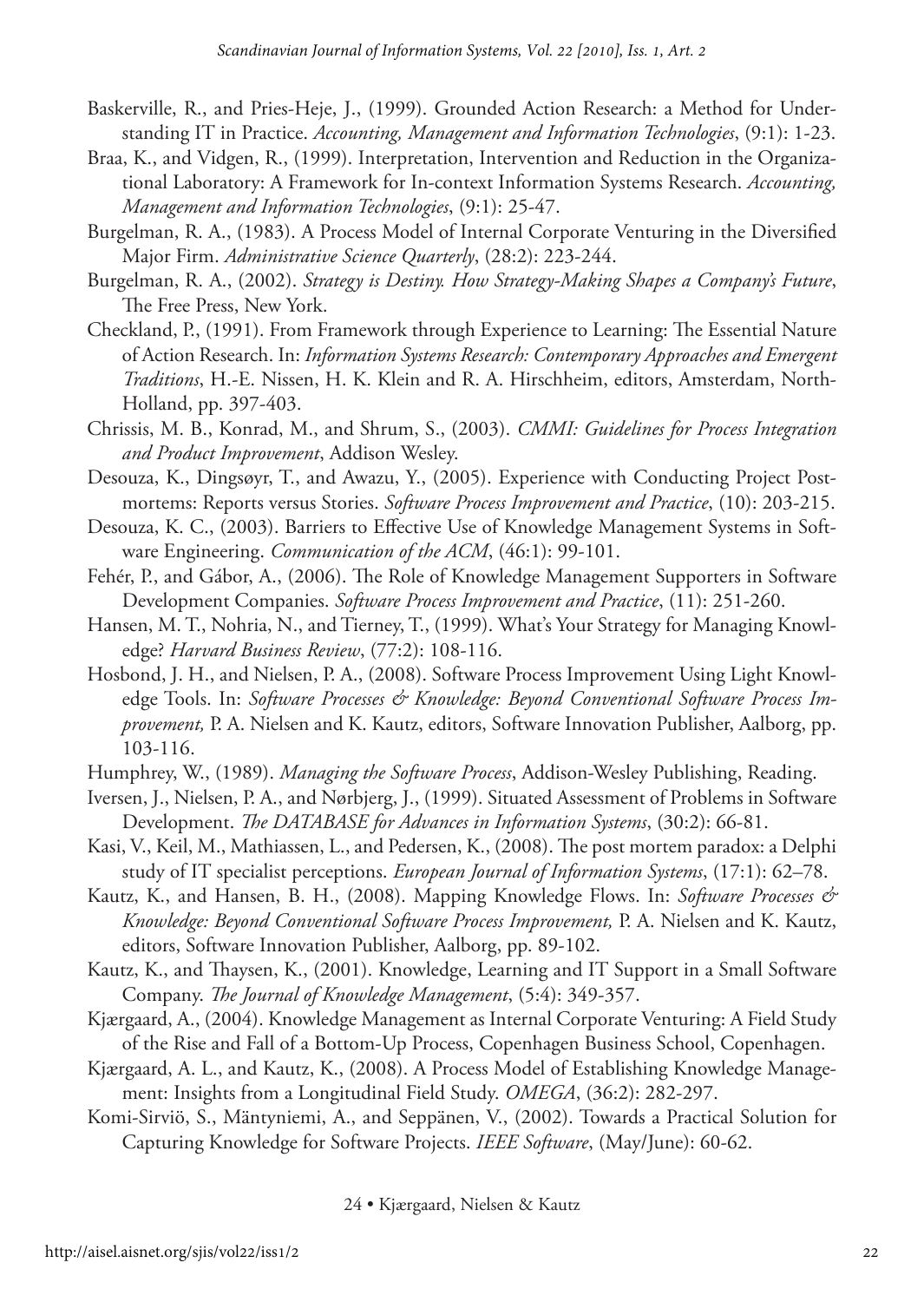- Kuvaja, P., (1999). Bootstrap 3.0—A SPICE1 Conformant Software Process Assessment Methodology. *Software Quality Journal*, (8): 7-19.
- Liebowitz, J., (2002). A Look at NASA Goddard Space Flight Center's Knowledge Management Initiatives. *IEEE Software*, (May/June): 40-42.
- Liebowitz, J., and Megbolube, I., (2003). A Set of Frameworks to Aid the Project Manager in Conceptualizing and Implementing Knowledge Management Initiatives. *International Journal of Project Management*, (21): 189-198.
- Lindvall, M., Frey, M., Costa, P., and Tesoriero, R., (2001). Lessons Learned about Structuring and Describing Experience for Three Experience Bases. In: *Learning Software Organizations (LSO)*, K.-D. Althoff, R. L. Feldmann and W. Müller, editors, Springer Lecture Notes in Computer Science, LNCS 2176, pp. 106-119.
- Mathiassen, L., (2002). Collaborative Practice Research. *Information Technology & People*, (15:4): 321-345.
- Mathiassen, L., Nielsen, P. A., and Pries-Heje, J., (2002a). Learning SPI in Practice. In: *The Agile Software Development Series*, L. Mathiassen, J. Pries-Heje and O. Ngwenyama, editors, Addison-Wesley, Boston, pp. 3-21.
- Mathiassen, L., and Pourkomeylian, P., (2003). Managing Knowledge in a Software Organization. *Journal of Knowledge Management*, (7:2): 63–80.
- Mathiassen, L., Pries-Heje, J., and Ngwenyama, O., editors, (2002b). *Improving Software Organizations: From Principles to Practice*, Reading, MA, Addison-Wesley.
- McKay, J., and Marshall, P., (2001). The Dual Imperatives af Action Research. *Information Technology & People*, (14:1): 46-59.
- Meehan, B., and Richardson, I., (2002). Identification of Software Process Knowledge Management. *Software Process Improvement and Practice*, (7:2): 47-55.
- Nielsen, P. A., (2007). IS Action Research and Its Criteria. In: *Information Systems Action Research: Bridging the Industry-University Technology Gap*, J. N. F. Kock, editor, Springer Verlag, New York.
- Nielsen, P. A., and Tjørnehøj, G., (2010). Social Networks Analysis in Software Process Improvement. *Software Process Improvement and Practice*, (22:1): 33-51.
- Nonaka, I., (1994). A Dynamic Theory of Organizational Knowledge Creation. *Organization Science*, (5:1): 14-37.
- Nonaka, I., and Takeuchi, H., (1995). *The Knowledge-Creating Company*, Oxford University Press, Oxford.
- Nørbjerg, J., Elisberg, T., and Pries-Heje, J., (2006). Experiences from Using Knowledge Networks for Sustaining Software Process Improvement. In: *Proceedings of the Eighth International Workshop on Learning Software Organizations,* Rio de Janerio, Brazil. pp. 9-17.
- Pedersen, K., (2005). Managing Learning in Systems Development Projects. Ph.D. thesis, Department of Computer Science, Aalborg University.
- Pries-Heje, J., Nørbjerg, J., Aaen, I., and Elisberg, T., (2008). The Road to High Maturity: How the first Danish company reached CMMI level 5 in 100 months. In: In: *Software Processes & Knowledge: Beyond Conventional Software Process Improvement,* P. A. Nielsen and K. Kautz, editors, Software Innovation Publisher, Aalborg, pp. 163-191.